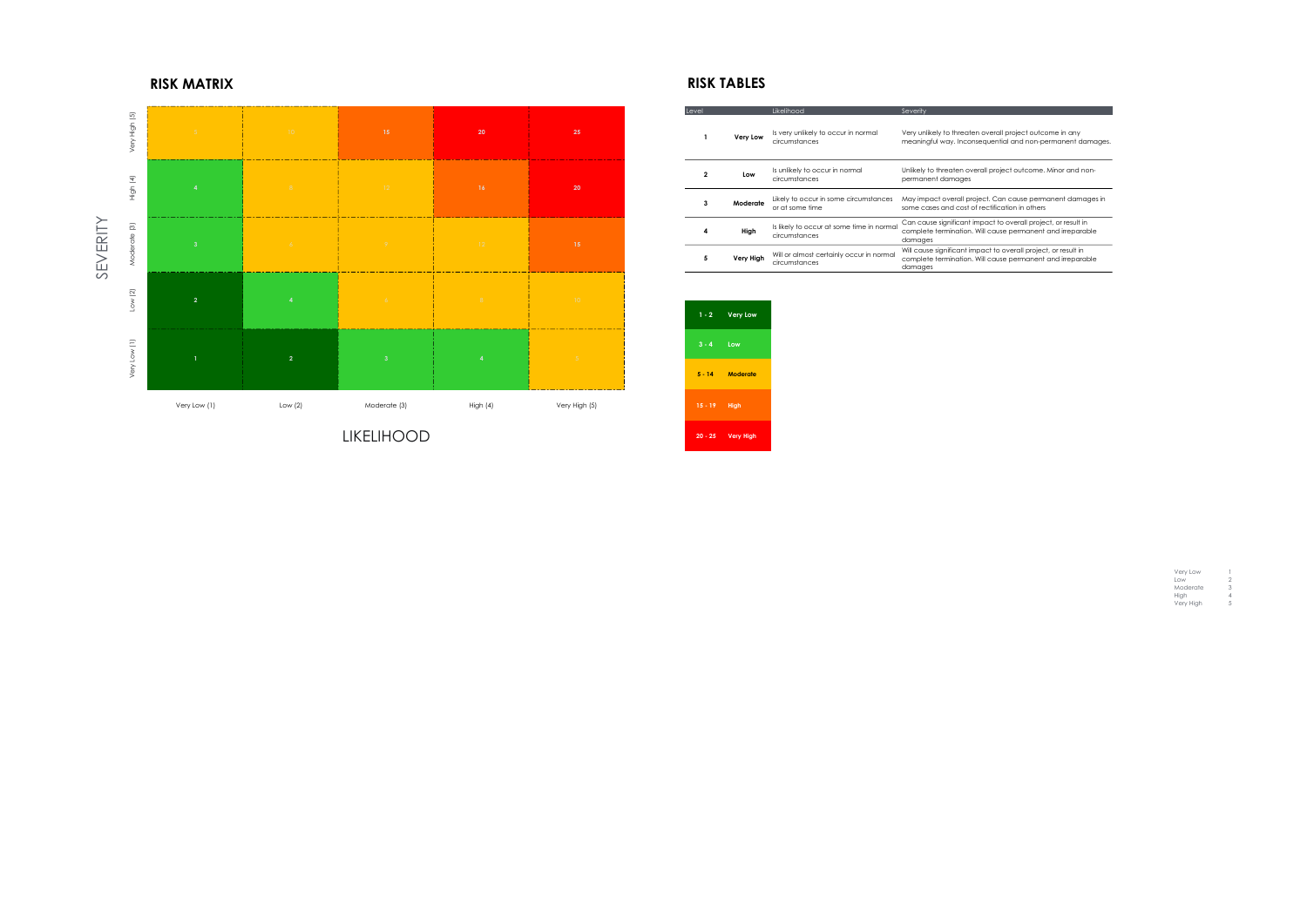### DEVELOPMENT

|      |                         |                                                                                                                                                           |                                                                                                                                                                                          |                                                                                                                          |                                                |                                                                                                                                                                                                                                                                           |                                                                                                                                                                                                                                                                                                                                                                                          |                                      | <b>Residual Risk Rating</b> |                |             |                                                                                                                                           |                 |                    |
|------|-------------------------|-----------------------------------------------------------------------------------------------------------------------------------------------------------|------------------------------------------------------------------------------------------------------------------------------------------------------------------------------------------|--------------------------------------------------------------------------------------------------------------------------|------------------------------------------------|---------------------------------------------------------------------------------------------------------------------------------------------------------------------------------------------------------------------------------------------------------------------------|------------------------------------------------------------------------------------------------------------------------------------------------------------------------------------------------------------------------------------------------------------------------------------------------------------------------------------------------------------------------------------------|--------------------------------------|-----------------------------|----------------|-------------|-------------------------------------------------------------------------------------------------------------------------------------------|-----------------|--------------------|
|      | Element                 | <b>Risk Description</b>                                                                                                                                   | <b>Triggers/Causes</b>                                                                                                                                                                   | Impacts                                                                                                                  | Likelihood Severity Risk Level Control Measure |                                                                                                                                                                                                                                                                           |                                                                                                                                                                                                                                                                                                                                                                                          | Likelihood Severity Risk Level Owner |                             |                |             | <b>Status Update Notes</b>                                                                                                                | By On           | Status             |
|      |                         |                                                                                                                                                           | 1. Genuine misalignments with local 1. Unable to proceed with the<br>plans<br>2. Failure to meet requirements,<br>objections from consultees etc.                                        | construction of the project, causing<br>programme cessation and<br>unrecoverable costs<br>2. Additional costs, delays to |                                                |                                                                                                                                                                                                                                                                           | I. Early commissioning of expert planning consultants to provide advice, assistance in<br>preparing pre-application documents and undertake appropriate research into risks and<br>mitigations (Prospus)<br>3. Ensure that pre-planning discussions and report provides clarity on the scope of<br>planning documentation and investigations to be commissioned and included in the full |                                      |                             |                |             | 1. Planning permission granted on 18 November 2020.<br>2. This risk is no longer relevant for the project.                                |                 |                    |
|      |                         |                                                                                                                                                           | 3. COVID-19 restrictions delay<br>planning review and determination programme.<br>4. Unforeseen conditions are included 3. Reputational, refusals by planners<br>in planning permission. | commencement and extension to<br>or DNO for other stakeholders) results                                                  |                                                |                                                                                                                                                                                                                                                                           | application.<br>4. Commission competent planning consultant to support in coordinating and<br>commissioning investigations, preparing and submitting planning documents - ensure<br>that full planning application adheres to the advice given by the Local Planning                                                                                                                     |                                      |                             |                |             |                                                                                                                                           |                 |                    |
|      |                         |                                                                                                                                                           | 5. Environmental / Ecological -<br>Specialist surveys (HRA / EIA /<br>Ecology) require significant additional<br>control measures to be incorporated                                     | in project cessation                                                                                                     |                                                |                                                                                                                                                                                                                                                                           | Authority at pre-application stage.<br>5. CCC to ensure that appropriate resources and financial provisions are committed to<br>the development of the project. CCC to continually review resourcing needs and plan<br>ahead for any pinch points and allow for additional resources as required.                                                                                        |                                      |                             |                |             |                                                                                                                                           |                 |                    |
|      | <b>PLANNING</b>         | Planning permission is refused or<br>delaved                                                                                                              | into the design, construction or<br>operation.<br>6. Resources - Insufficient /<br>inadequate project or supply chain                                                                    |                                                                                                                          | $\overline{2}$<br>$\mathbf{3}$                 | - 6 -                                                                                                                                                                                                                                                                     | 6. Project Development Plan to include supply-chain resourcing plans. Early<br>engagement of procurement officers to assess capacity and financial stability of<br>proposed partners. Establish soft market engagement process and establish Design Team<br>at the earliest opportunity.                                                                                                 | $\overline{2}$                       | $\overline{2}$              | $\mathbf{A}$   | CCC         |                                                                                                                                           |                 | SF 01/07/2021 Clos |
|      |                         |                                                                                                                                                           | resources available to develop<br>project<br>7. Community - Negative public<br>option of solar farm - complaints or<br>objections made during planning                                   |                                                                                                                          |                                                |                                                                                                                                                                                                                                                                           | 7. Identify and investigate any potential competing projects through review of planning<br>applications and other forms of engagement. Evaluate potential conflicts or issues that<br>may arise in obtaining stakeholder approvals. Ensure that programme timings are<br>optimised against competing programme. Identify mitigations in project scope to<br>reduce the risk of refusal.  |                                      |                             |                |             |                                                                                                                                           |                 |                    |
|      |                         | consultation phase.<br>8. Competing projects - A competing<br>project developed by others in the<br>vicinity has an impact on this project's<br>viability |                                                                                                                                                                                          |                                                                                                                          |                                                | 8. Engage expert planning consultants with the necessary competence to provide<br>advice on stakeholder engagement - develop and implement a communication<br>strategy. Project community strategy commissioned to an expert stakeholder<br>engagement consultant (PECT). |                                                                                                                                                                                                                                                                                                                                                                                          |                                      |                             |                |             |                                                                                                                                           |                 |                    |
|      |                         |                                                                                                                                                           |                                                                                                                                                                                          |                                                                                                                          |                                                |                                                                                                                                                                                                                                                                           | 9. Request EIA / HRA screening & scoping as part of the pre-app process in IGP Phase 1<br>to obtain a knowledge of likely requirements for full planning. Appoint ecologist to<br>undertake a Preliminary Ecological Assessment as part of Phase 1. Review findings /<br>reports and make appropriate provisions for Phase 2 of the IGP.                                                 |                                      |                             |                |             |                                                                                                                                           |                 |                    |
|      |                         |                                                                                                                                                           | 1. Insufficient / inadequate local<br>supply-chain contractor resources<br>available to deliver project                                                                                  | 1. Delays to / unable to complete<br>development programme                                                               |                                                |                                                                                                                                                                                                                                                                           | 1. CCC to ensure that appropriate resources and financial provisions are committed to<br>the development of the project.                                                                                                                                                                                                                                                                 |                                      |                             |                |             | 1. Continue monitoring local and regional economy, the progress<br>of the Covid-19 pandemic and implications of Brexit.                   |                 |                    |
|      |                         |                                                                                                                                                           | 2. Limited resource availability across increased costs                                                                                                                                  | 2. Need to source from further afield                                                                                    |                                                |                                                                                                                                                                                                                                                                           | 2. Byes/CCC to identify prospective supply-chain resources, establish soft market<br>engagement process and establish Desian Team.                                                                                                                                                                                                                                                       |                                      |                             |                |             | 2. Procured the services of a contract administrator to oversee the<br>delivery of the construction, wider ERDF activities and reporting. |                 |                    |
|      |                         |                                                                                                                                                           | partnership and delivery partners and<br>during COVID-19.                                                                                                                                | 3. Additional costs associated with<br>subsistence, delays due to lost travel                                            |                                                |                                                                                                                                                                                                                                                                           | 3. Monitor government advice regarding personal and commercial activities as                                                                                                                                                                                                                                                                                                             |                                      |                             |                |             | 3. Design & build contract and main contract are in place for the                                                                         |                 |                    |
|      |                         |                                                                                                                                                           | 3. Board members and/or consultants time<br>not available at key moments                                                                                                                 |                                                                                                                          |                                                |                                                                                                                                                                                                                                                                           | pandemic develops.<br>4. Confirm availability of all partners at kick off; ensure handover/cover arrangements in                                                                                                                                                                                                                                                                         |                                      |                             |                |             | delivery of the project with Byes.                                                                                                        |                 |                    |
|      | 2 RESOURCES             | Insufficient / inadeauai<br>resources available to develop                                                                                                | 4. COVID-19 restrictions mean                                                                                                                                                            |                                                                                                                          | $\mathbf{3}$                                   | 12                                                                                                                                                                                                                                                                        | place as necessary.                                                                                                                                                                                                                                                                                                                                                                      | $\overline{2}$                       | $\overline{2}$              | $\mathbf{A}$   | CCC         |                                                                                                                                           | SF 01/07/2021 C |                    |
|      |                         | project                                                                                                                                                   | specialist surveyors are not available<br>to complete the work at site<br>5. Labour market affected by Brexit                                                                            |                                                                                                                          |                                                |                                                                                                                                                                                                                                                                           | 5. Subcontractor resource availability to be evaluated as part of the tendering process.<br>Ensure that subcontractor has sufficient capacity to undertake the works through<br>procurement and supply-chain vetting processes. (Byes).                                                                                                                                                  |                                      |                             |                |             |                                                                                                                                           |                 |                    |
|      |                         |                                                                                                                                                           | and the restriction of EU citizens to<br>work in the UK                                                                                                                                  |                                                                                                                          |                                                |                                                                                                                                                                                                                                                                           |                                                                                                                                                                                                                                                                                                                                                                                          |                                      |                             |                |             |                                                                                                                                           |                 |                    |
|      |                         |                                                                                                                                                           | 6. Approval and recruitment process<br>is complex and lengthy                                                                                                                            | 1. Delays to / unable to complete                                                                                        |                                                |                                                                                                                                                                                                                                                                           |                                                                                                                                                                                                                                                                                                                                                                                          |                                      |                             |                |             | 1. Continue to monitor evolution of Covid-19 and Brexit events                                                                            |                 |                    |
|      |                         |                                                                                                                                                           | COVID-19 restrictions<br>1. Specialist surveyors are not<br>available to complete their work on                                                                                          | development programme                                                                                                    |                                                |                                                                                                                                                                                                                                                                           | 1. Having an open dialog and regular updates and reviews<br>2. Monitor CCC processes as they move online / to virtual decision making.                                                                                                                                                                                                                                                   |                                      |                             |                |             | 2. Fortnightly project board meetings                                                                                                     |                 |                    |
|      |                         |                                                                                                                                                           | site                                                                                                                                                                                     | 2. Increased costs, changes to<br>economic business case.                                                                |                                                |                                                                                                                                                                                                                                                                           | 3. Continue to monitor evolution of Covid-19 and Brexit events                                                                                                                                                                                                                                                                                                                           |                                      |                             |                |             | 3. Regular update on the project to Members (quarterly report/                                                                            |                 |                    |
|      | <b>EXTERNAL EVENTS</b>  | Project affected by external                                                                                                                              | 2. Effectiveness of the project team to<br>solve issues due working remotely                                                                                                             |                                                                                                                          |                                                |                                                                                                                                                                                                                                                                           | 4. Having a procurement strategy developer for non-UK equipment supply and labour<br>provision to seize opportunities.                                                                                                                                                                                                                                                                   |                                      |                             |                |             | Members project updates)<br>4. Procurement Plan in place further strategy work to be done.                                                |                 |                    |
|      |                         |                                                                                                                                                           | 3. Investment decision - COVID-19<br>restrictions delay commercial and<br>political decision making                                                                                      |                                                                                                                          | $\overline{2}$<br>4                            | 8                                                                                                                                                                                                                                                                         | 5. Targeting meetings between Council/Byess                                                                                                                                                                                                                                                                                                                                              | $\mathbf{3}$                         | $\overline{1}$              | 3 <sup>2</sup> | CCC/Byes    |                                                                                                                                           |                 | SF 01/07/2021 Open |
|      |                         |                                                                                                                                                           | <b>Brexit</b><br>4. Brexit - tariffs, exchange rates,<br>supply chain, labour availability                                                                                               |                                                                                                                          |                                                |                                                                                                                                                                                                                                                                           |                                                                                                                                                                                                                                                                                                                                                                                          |                                      |                             |                |             |                                                                                                                                           |                 |                    |
|      |                         |                                                                                                                                                           | 1. A change in regulations /<br>legislation drives changes in the                                                                                                                        | 1. Programme delays, additional                                                                                          |                                                |                                                                                                                                                                                                                                                                           | 1. Continual monitoring and research into prospective regulatory or legislative changes<br>that may impact the viability of the proposal. Early awareness of prospective changes                                                                                                                                                                                                         |                                      |                             |                |             | 1. We requested legal advice a the early stage of the<br>development phase.                                                               |                 |                    |
|      | <b>LEGAL/REGULATORY</b> | Project is negative impacted due<br>to legal procedures                                                                                                   | registerion anyone changes of the project. In magitarini<br>2. Failure to reach agreement on                                                                                             |                                                                                                                          | $\overline{2}$<br>3                            |                                                                                                                                                                                                                                                                           | to enable design / proposal to be adapted / alternative solutions sought.<br>2. Access to legal advice when necessary.                                                                                                                                                                                                                                                                   | $\overline{2}$                       | $\mathbf{1}$                | $\overline{2}$ | CCC         | 3. CCC entered in to a works contract with Bouygues for the<br>construction in 2016, This is one of the major milestones in the           |                 | SF 01/07/2021 Open |
|      |                         |                                                                                                                                                           | 2. Failure to reach agreement on<br>Energy Performance Contract savings 2. Increased costs, changes to<br>economic business case.<br>guarantees                                          |                                                                                                                          |                                                |                                                                                                                                                                                                                                                                           | 3. Draft principles of EPC during HLA, negotiate throughout IGP development and<br>review position at the end of each phase of IGP.                                                                                                                                                                                                                                                      |                                      |                             |                |             | delivery of the project.                                                                                                                  |                 |                    |
|      |                         |                                                                                                                                                           | 1. Lack of competence in the team                                                                                                                                                        | 1. Reputation for CCC<br>2. BYES at risk of financial impact,                                                            |                                                |                                                                                                                                                                                                                                                                           | 1. Project execution plan highlights all key conditions imposed on the project<br>2. All subcontractor contracts to include planning conditions as appendices / included<br>in all tender procurements/ distributed as PCI (pre-construction inform                                                                                                                                      |                                      |                             |                |             | 1. Project team meetings scheduled with relevant stakeholders                                                                             |                 |                    |
|      |                         |                                                                                                                                                           | 2. Failure to adhere to Environmental prosecution<br>and Construction plans                                                                                                              | 3. Project extension / delays                                                                                            |                                                |                                                                                                                                                                                                                                                                           | 3. BYES site supervision / control to monitor operations onsite and identify any potential                                                                                                                                                                                                                                                                                               |                                      |                             |                | <b>BYES</b> | before mobilisation, ensuring roles, milestones and accumentation<br>are understood and in place,                                         |                 | SF 01/07/2021 Open |
|      |                         |                                                                                                                                                           | 1. Failure to prepare and produce 1. Project extension / delays<br>suitable documentation                                                                                                |                                                                                                                          |                                                |                                                                                                                                                                                                                                                                           | breaches.<br>1. Review pre-construction conditions and revert to LPA for clarification ahead of<br>programme, if required                                                                                                                                                                                                                                                                |                                      |                             |                |             | 1. Regular reviews of the Discharge of Condition Application at<br>Project Board meetings.                                                |                 |                    |
|      |                         |                                                                                                                                                           | 2. Failure to submit to the LPA ahead                                                                                                                                                    |                                                                                                                          |                                                |                                                                                                                                                                                                                                                                           | 2. Appropriate financial and project resources to deliver                                                                                                                                                                                                                                                                                                                                |                                      |                             |                |             |                                                                                                                                           |                 |                    |
| $-6$ | <b>PLANNING</b>         | Failure to discharge pre-<br>construction planning conditions                                                                                             | of construction commencement<br>3. Ambiguities in pre-construction                                                                                                                       |                                                                                                                          | $\overline{2}$<br>$\mathbf{3}$                 | $\overline{6}$                                                                                                                                                                                                                                                            |                                                                                                                                                                                                                                                                                                                                                                                          | $\overline{2}$                       | $\mathbf{1}$                | $\overline{2}$ | <b>BYES</b> |                                                                                                                                           |                 | SF 01/07/2021 Open |
|      |                         |                                                                                                                                                           | conditions<br>4. Lack of resources within LPA to<br>respond in timely fashior                                                                                                            |                                                                                                                          |                                                |                                                                                                                                                                                                                                                                           |                                                                                                                                                                                                                                                                                                                                                                                          |                                      |                             |                |             |                                                                                                                                           |                 |                    |
|      |                         |                                                                                                                                                           | 1. Failure to secure PPA Customers                                                                                                                                                       |                                                                                                                          |                                                |                                                                                                                                                                                                                                                                           | . Working closely with MHCLG to ensure fund requirements are well understood                                                                                                                                                                                                                                                                                                             |                                      |                             |                |             | Government has agreed the £4million project and a £2M grant                                                                               |                 |                    |
|      |                         |                                                                                                                                                           | 2. Failure to transfer the land titles into<br>CCC's name.                                                                                                                               |                                                                                                                          |                                                |                                                                                                                                                                                                                                                                           | 2. LGSS law consultants to execute the transfer if the land title in CCC's name                                                                                                                                                                                                                                                                                                          |                                      |                             |                |             | contribution and the funding agreement is being prepared.<br>It is predicated on supplying green electricity via to two Power             |                 |                    |
|      |                         | Unable to secure ERDF match                                                                                                                               | 3. Covenants/ Restrictions on the<br>land title that impede the                                                                                                                          | 1. Project cancellation                                                                                                  |                                                |                                                                                                                                                                                                                                                                           | 3. LGSS law consultants to review the CCC title land.                                                                                                                                                                                                                                                                                                                                    |                                      |                             |                |             | Purchase Agreements with local customers: Marshall and Mick<br>George.                                                                    |                 |                    |
|      | 7 FUNDING               |                                                                                                                                                           | construction of the project                                                                                                                                                              | 2. Higher capital costs                                                                                                  | 5 <sub>5</sub>                                 | 20                                                                                                                                                                                                                                                                        | 4. MHCLG requires that PPA customers are secured. The project team engaged PPA<br>customers and negotiations are in place.                                                                                                                                                                                                                                                               | -2                                   | 5                           | $10-10$        | CCC         | Key Facts:<br>. Planning permission is secured.                                                                                           | SF 01/07/2021 0 |                    |
|      |                         |                                                                                                                                                           | 4. Not secured planning application<br>5. ERDF application refused                                                                                                                       |                                                                                                                          |                                                |                                                                                                                                                                                                                                                                           | 5. Planning Permission - County Council submitted the full planning application in March<br>2017. Planning permission for the project was granted on 6th July 2017. The                                                                                                                                                                                                                  |                                      |                             |                |             | .Grant secured. pending Funding Agreement & Committee<br>consent 1st July)                                                                |                 |                    |
|      |                         |                                                                                                                                                           | 6. The state aid position                                                                                                                                                                |                                                                                                                          |                                                |                                                                                                                                                                                                                                                                           | commencement of minor works to implement the carport foundations on-site before the<br>expiration of the planning permission i.e. before 6 July 2020.                                                                                                                                                                                                                                    |                                      |                             |                |             | . Project mobilisation and construction planned for September 2021-<br>December 2022                                                      |                 |                    |
|      |                         |                                                                                                                                                           | 1. Failure to prepare and produce                                                                                                                                                        | 1. ERDF grant is cancelled which<br>results in project cessation                                                         |                                                |                                                                                                                                                                                                                                                                           |                                                                                                                                                                                                                                                                                                                                                                                          |                                      |                             |                |             |                                                                                                                                           |                 |                    |
|      | <b>PLANNING</b>         |                                                                                                                                                           | suitable documentation<br>2. Failure to submit to the LPA ahead                                                                                                                          | 2. Unable to proceed with the<br>construction of the project, causing<br>programme cessation and                         |                                                |                                                                                                                                                                                                                                                                           |                                                                                                                                                                                                                                                                                                                                                                                          |                                      |                             |                |             |                                                                                                                                           |                 |                    |
|      |                         | Application of Non-material<br>amendment delayed or refused                                                                                               | of construction commencement                                                                                                                                                             | unrecoverable costs                                                                                                      | $\mathbf{3}$<br>$\overline{\mathbf{A}}$        | 12                                                                                                                                                                                                                                                                        | I. Engage expert planning consultants with the necessary competence to provide<br>advice on planning requirements.                                                                                                                                                                                                                                                                       | $\mathbf{1}$                         | $\mathbf{3}$                | 3 <sup>2</sup> | <b>BYES</b> | 1. Submission of the mon-material amendments is underway.                                                                                 |                 | SF 01/07/2021 Open |
|      |                         |                                                                                                                                                           | 3. Ambiguities in pre-construction<br>conditions                                                                                                                                         | 3. Additional costs, delays to<br>commencement and extension to<br>programme.                                            |                                                |                                                                                                                                                                                                                                                                           | 2. Monitoring of the submission and determination of the planning application.                                                                                                                                                                                                                                                                                                           |                                      |                             |                |             |                                                                                                                                           |                 |                    |
|      |                         |                                                                                                                                                           | 4. Lack of resources within LPA to<br>respond in timely fashion                                                                                                                          | 4. Damage to reputational of CCC<br>and stakeholders.                                                                    |                                                |                                                                                                                                                                                                                                                                           |                                                                                                                                                                                                                                                                                                                                                                                          |                                      |                             |                |             |                                                                                                                                           |                 |                    |
|      |                         |                                                                                                                                                           |                                                                                                                                                                                          |                                                                                                                          |                                                |                                                                                                                                                                                                                                                                           |                                                                                                                                                                                                                                                                                                                                                                                          |                                      |                             |                |             |                                                                                                                                           |                 |                    |
|      |                         |                                                                                                                                                           |                                                                                                                                                                                          |                                                                                                                          |                                                |                                                                                                                                                                                                                                                                           |                                                                                                                                                                                                                                                                                                                                                                                          |                                      |                             |                |             |                                                                                                                                           |                 |                    |

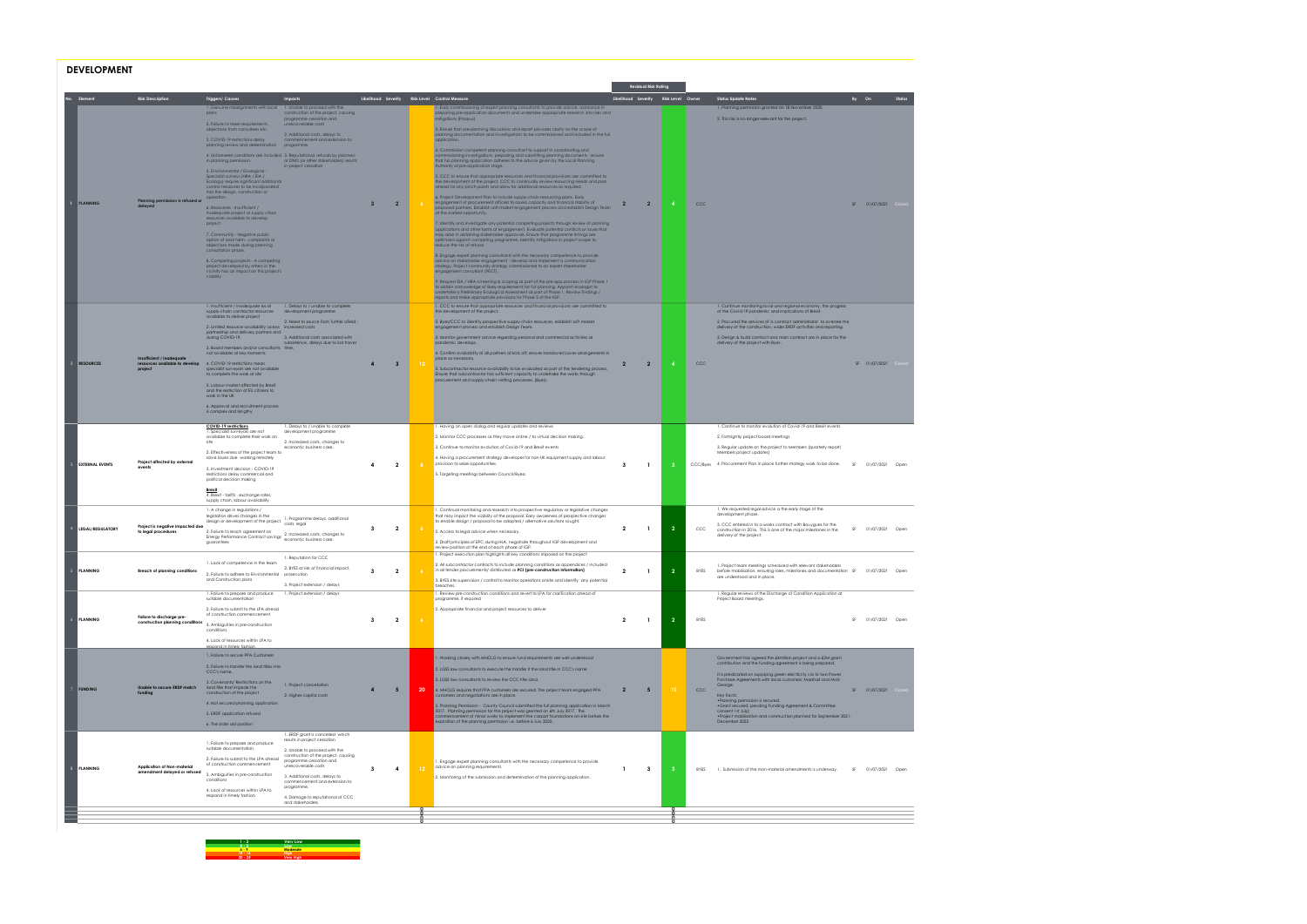| <b>COMMERCIAL</b> |  |
|-------------------|--|
|-------------------|--|

|                             |                                                                  |                                                                                                                                                                                                                                                                                                                                                                                                                                                               |                                                                                                                                                                      |     |                                                                                                                                                                                                                                                                                                                                                                                                                                                                                                                                                                                                                                                                                                                                                                                                                                                                                                                                                                                                                                                                                                                                                   |   | <b>Residual Risk Rating</b> |                                    |                                                                                                                                                                                                                                                                                                                                                                                                                                                                                                                                                                                                                                      |       |               |
|-----------------------------|------------------------------------------------------------------|---------------------------------------------------------------------------------------------------------------------------------------------------------------------------------------------------------------------------------------------------------------------------------------------------------------------------------------------------------------------------------------------------------------------------------------------------------------|----------------------------------------------------------------------------------------------------------------------------------------------------------------------|-----|---------------------------------------------------------------------------------------------------------------------------------------------------------------------------------------------------------------------------------------------------------------------------------------------------------------------------------------------------------------------------------------------------------------------------------------------------------------------------------------------------------------------------------------------------------------------------------------------------------------------------------------------------------------------------------------------------------------------------------------------------------------------------------------------------------------------------------------------------------------------------------------------------------------------------------------------------------------------------------------------------------------------------------------------------------------------------------------------------------------------------------------------------|---|-----------------------------|------------------------------------|--------------------------------------------------------------------------------------------------------------------------------------------------------------------------------------------------------------------------------------------------------------------------------------------------------------------------------------------------------------------------------------------------------------------------------------------------------------------------------------------------------------------------------------------------------------------------------------------------------------------------------------|-------|---------------|
| Element<br>No.              | <b>Risk Description</b>                                          | Causes / Triggers                                                                                                                                                                                                                                                                                                                                                                                                                                             | Impacts                                                                                                                                                              |     | Likelih Severit Risk Lev Control Measure                                                                                                                                                                                                                                                                                                                                                                                                                                                                                                                                                                                                                                                                                                                                                                                                                                                                                                                                                                                                                                                                                                          |   |                             | Likelihoo Severity Risk Leve Owner | <b>Status Update Notes</b>                                                                                                                                                                                                                                                                                                                                                                                                                                                                                                                                                                                                           | By On |               |
| <b>FEASIBILITY</b>          | Project becomes unfeasible/<br>unviable                          | 1. Financial - The Investment Grade<br>Proposal is not financially viable.<br>2. Financial - PWLB borrowing costs increase<br>further.<br>3. Financial - lower ERDF arant than<br>originally expected<br>4. PPA Customer - Inability to agree PPAs<br>with customers ahead of Notice to Proceed<br>or within a reasonable timeframe.<br>5. Reduced carbon prices by 50%.                                                                                      | 1. Delays to programme<br>2. Revenue streams are insufficient to<br>offset costs.<br>3. Reputational damage<br>4. Project cessation.<br>5. Project payback elongates | - 5 | 1. Progress relationship with PPA clients but continue to model through sensitivity analysis<br>of current assumptions.<br>2. Set timetable for concluding PPA negotiations and get buy-in to deliver against this<br>20<br><b>limetable</b><br>3. Scope other commercial options e.g. virtual PPAs, sleeving arrangement and site<br>commercialisation.                                                                                                                                                                                                                                                                                                                                                                                                                                                                                                                                                                                                                                                                                                                                                                                          | 3 | -5                          | $15-15$<br>CCC                     | 1. Both customers have confirmed their commitment with the<br>project during June 2021 to negotiate PPAs. Customers have<br>signed MOU to collaborate, provided technical documents and a<br>letter of Authority for UKPN May/June 2021.<br>2. Regular meeting have been set up to progress PPA agreement<br>with both customers.<br>3. Optimisation Services procurement process has been approved<br>and is underway.                                                                                                                                                                                                              |       | 01/07/2021 Or |
| <b>LOCAL/GLOBAL ECONOMY</b> | <b>External economics conditions</b><br>affect project viability | 1. Programme; slippage at this stage could<br>make entire scheme unviable<br>2. Actual energy prices - Wholesale prices<br>price projections are lower than the<br>modelled predictions<br>3. Volatility in markets and political<br>landscape that cause significant variance<br>in equipment pricing<br>4. Changes to economy cause inflationary<br>rise in goods and services increasing project<br>capital or operational costs beyond project<br>budget. | 1. Delays to programme<br>2. Increased costs, changes to economic<br>business case<br>3. Reputational damage<br>4. Proiect cessation.                                | 5 1 | . Allow sufficient window for procurement of goods and services to allow timely<br>purchasing (to overcome any shifts in market conditions). Where possible, look to obtain<br>updated pricing on a routine basis to give visibility of trends and ability to buy at pricing<br>troughs. In the event of a pricing shift, CCC and BYES to ensure appropriate<br>communications are made to any relevant internal or external parties.<br>2. Bouygues E&S to monitor rates and notify CCC of the inflationary shift and support with<br>a statement of the impact to the business case. CCC to ensure that relevant<br>-20<br>stakeholders are made aware of the impact and that appropriate decisions are taken<br>on how to proceed with the project.<br>3. Undertake targeted research into future energy pricing as part of the IGP. Undertake<br>sensitivity analysis to evaluate impacts of all potential pricing scenarios. Using most<br>detailed market prediction possible, develop a strategy that protects us from energy<br>price volatility induced by the infusion of a large amount of renewable energy in the<br>electricity mix. |   |                             | <b>CCC/BYES</b>                    | 1. The project team continues to monitor the pricing of major<br>equipment including solar panels. The most recent pricing<br>received showed an increase in panel prices and other<br>compared with the pricing information received the fortnight<br>before.<br><b>SE</b><br>2. The supply chain impacts from Covid-19 are so acute right now,<br>that costs on major items such as steel and solar PVs are held for<br>only one week. Previously these were held for 90 days. This means<br>the Project must be agile in its decision making to allow the best<br>prices on goods to be secured and allow contracts to be placed. |       | 01/07/2021 Op |
|                             |                                                                  |                                                                                                                                                                                                                                                                                                                                                                                                                                                               |                                                                                                                                                                      |     |                                                                                                                                                                                                                                                                                                                                                                                                                                                                                                                                                                                                                                                                                                                                                                                                                                                                                                                                                                                                                                                                                                                                                   |   |                             |                                    |                                                                                                                                                                                                                                                                                                                                                                                                                                                                                                                                                                                                                                      |       |               |

| <b>Status Update Notes</b>                                                                                                                                                                                                                                                                                                                                                                                                                                                                                                                                                                                              | By | On         | <b>Status</b> |
|-------------------------------------------------------------------------------------------------------------------------------------------------------------------------------------------------------------------------------------------------------------------------------------------------------------------------------------------------------------------------------------------------------------------------------------------------------------------------------------------------------------------------------------------------------------------------------------------------------------------------|----|------------|---------------|
| 1. Both customers have confirmed their commitment with the<br>project during June 2021 to negotiate PPAs. Customers have<br>signed MOU to collaborate, provided technical documents and a<br>letter of Authority for UKPN May/June 2021.<br>2. Regular meeting have been set up to progress PPA agreement<br>with both customers.<br>3. Optimisation Services procurement process has been approved<br>and is underway.                                                                                                                                                                                                 | SF | 01/07/2021 | Open          |
| 1. The project team continues to monitor the pricing of major<br>equipment including solar panels. The most recent pricing<br>received showed an increase in panel prices and other<br>compared with the pricing information received the fortnight<br>before.<br>2. The supply chain impacts from Covid-19 are so acute right now,<br>that costs on major items such as steel and solar PVs are held for<br>only one week. Previously these were held for 90 days. This means<br>the Project must be agile in its decision making to allow the best<br>prices on goods to be secured and allow contracts to be placed. | SF | 01/07/2021 | Open          |
|                                                                                                                                                                                                                                                                                                                                                                                                                                                                                                                                                                                                                         |    |            |               |
|                                                                                                                                                                                                                                                                                                                                                                                                                                                                                                                                                                                                                         |    |            |               |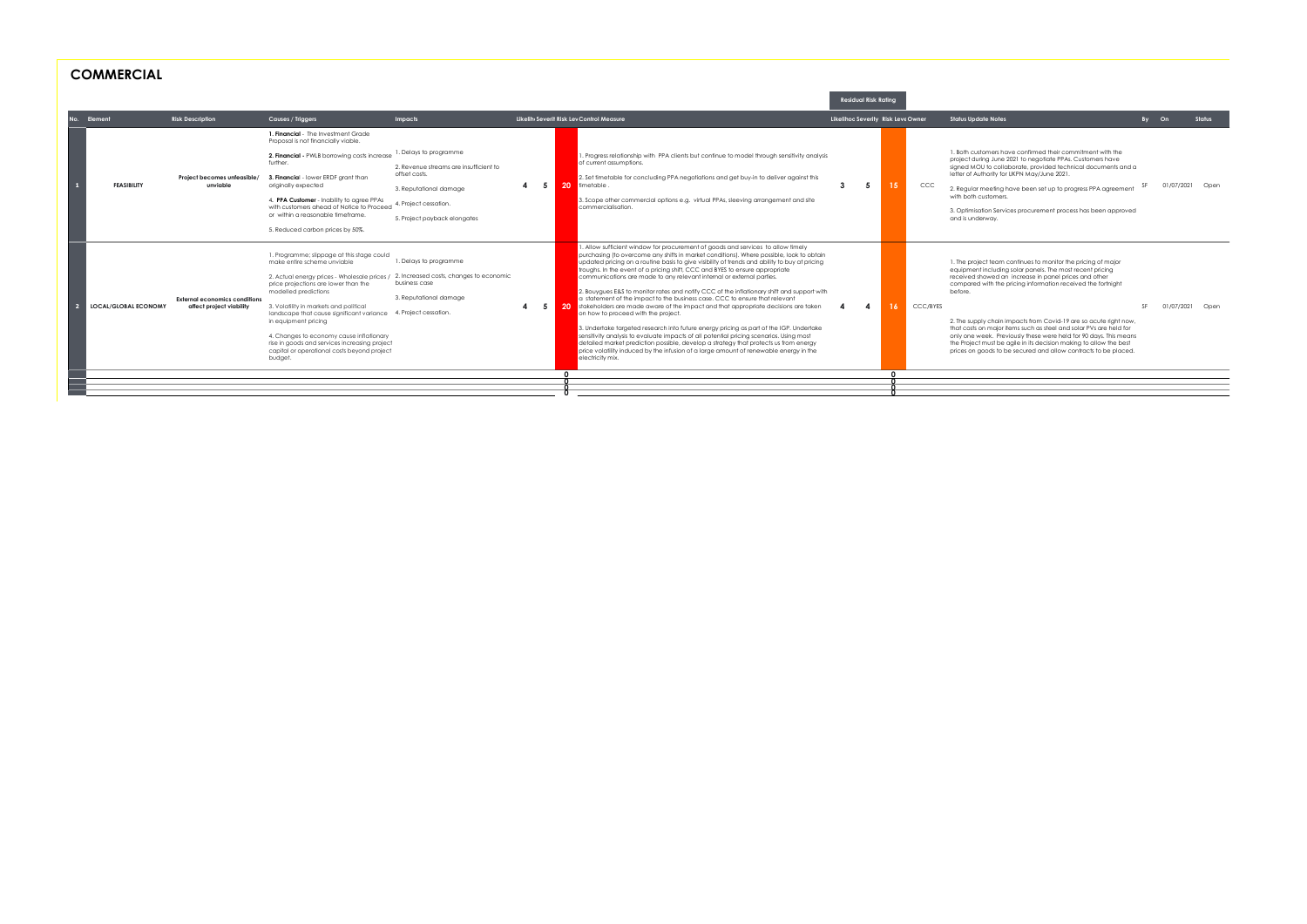| <b>TECHNICAL</b>                         |                                                                                                      |                                                                                                                                                                                                                                                                                                                                                                                                        |                                                                                  |                   |                                                                                                                                                                           |                                                      |             |                                                                                                                                                                        |             |                           |
|------------------------------------------|------------------------------------------------------------------------------------------------------|--------------------------------------------------------------------------------------------------------------------------------------------------------------------------------------------------------------------------------------------------------------------------------------------------------------------------------------------------------------------------------------------------------|----------------------------------------------------------------------------------|-------------------|---------------------------------------------------------------------------------------------------------------------------------------------------------------------------|------------------------------------------------------|-------------|------------------------------------------------------------------------------------------------------------------------------------------------------------------------|-------------|---------------------------|
|                                          |                                                                                                      |                                                                                                                                                                                                                                                                                                                                                                                                        |                                                                                  |                   |                                                                                                                                                                           | <b>Residual Risk Rating</b>                          |             |                                                                                                                                                                        |             |                           |
| Element<br>No.<br><b>GRID CONNECTION</b> | <b>Risk Description</b><br>UKPN not able to meet the<br>energisation date                            | Causes / Trigger<br>1. Lack of UKPN works monitoring e.g. G99<br>application to the National Grid.<br>2. UKPN's Programme of works changes.<br>3. Lack of coordination between UKPN and<br>the ICP if the project decides an ICP for the<br>contestable works<br>4. Unable to promptly pay to DNO (UKON) so 4. Delay to programme<br>the order of the lead time equipment's are<br>not ordered on time | Impacts<br>1. Loss of revenues<br>2. Damage to reputation<br>3. Additional costs | $3^{\circ}$       | Likelih Severi Risk Le Control Measure<br>1. Regular engagement with UKPN (Monthly progress meeting occurs)<br>2. Contingencies considered in the budget.<br>3. Insurance | Likelihc Severit Risk Le Owner<br>$2^{\circ}$<br>- 3 | BYES/CCC    | <b>Status Update Notes</b><br>1. A G99 application has been submitted to UKPN.<br>2. Currently under evaluation if our on connection to the grid is<br>more convenient | By On<br>SF | Status<br>01/07/2021 Open |
| <b>GRID CONNECTION</b>                   | <b>Capacity at Customer Grid</b><br>Connection is limited and a<br>further grid connection is needed | 1. Headroom at grid connection insufficient<br>for the project.<br>2. Dependency on the DNO                                                                                                                                                                                                                                                                                                            | 1. Scale back project<br>2. Additional costs for reinforcement works             | $3^{\circ}$<br>-4 | 1. Regular engagement with UKPN (Monthly progress meeting occurs)                                                                                                         | 3                                                    | 12 BYES/CCC | 1. Regular project reviews                                                                                                                                             | SF          | 01/07/2021 Open           |
|                                          |                                                                                                      |                                                                                                                                                                                                                                                                                                                                                                                                        |                                                                                  |                   |                                                                                                                                                                           |                                                      |             |                                                                                                                                                                        |             |                           |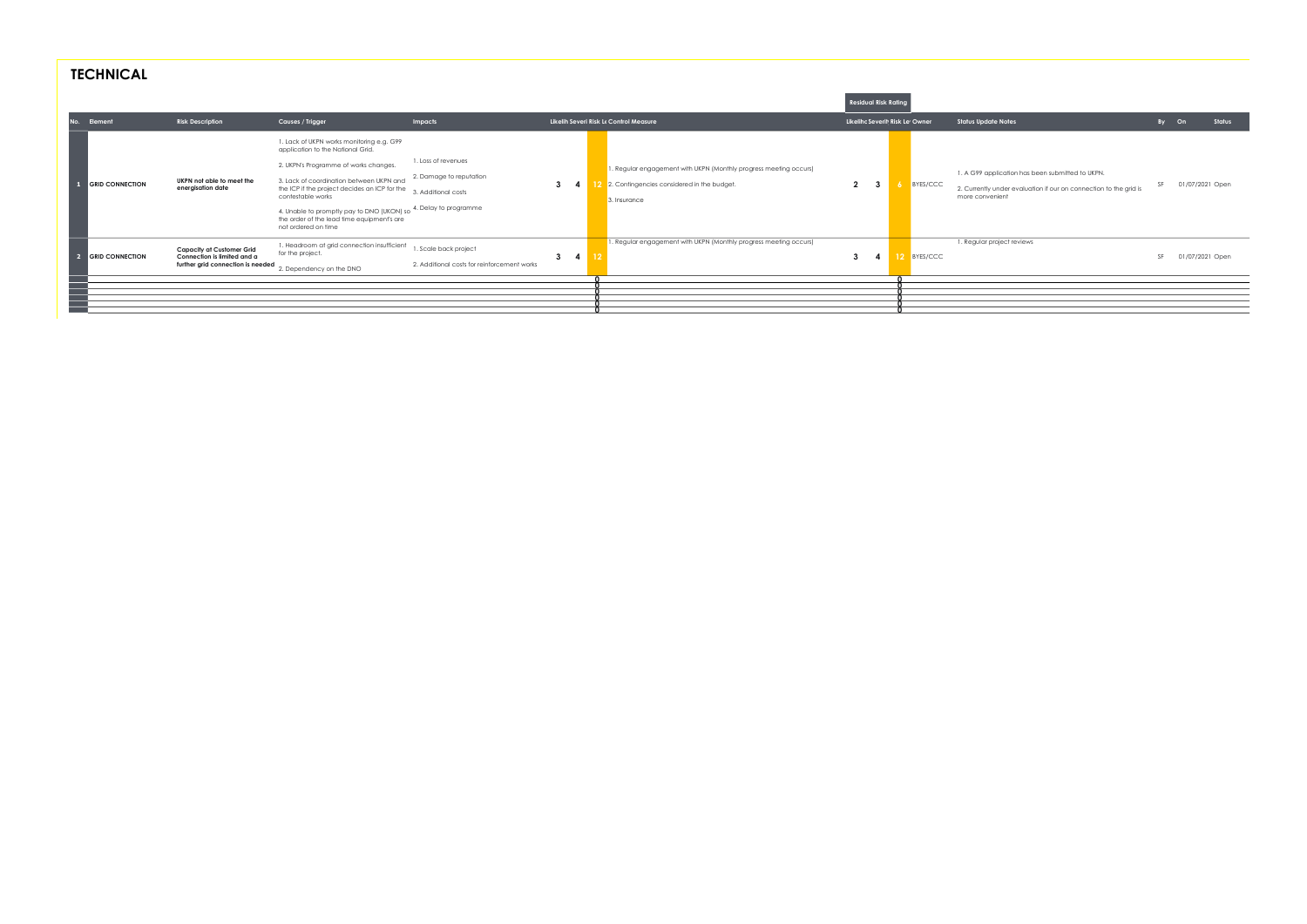# **CONSTRUCTION**

| No. Element<br><b>Risk Description / Trigger</b><br>Likeliho Severity Risk Lev Control Measure<br>Likelihoo Severity Risk Leve Owner<br><b>Status Update Notes</b><br>Impacts<br>$By$ On<br>1. Watching brief<br>1. Continual monitoring and research into prospective regulatory or legislative changes<br>1. Increased costs, changes to<br>that may impact the viability of the proposal. Early awareness of prospective changes to<br>A change in regulations /<br>2. Discussion now started with grant funders on the impact of covid<br>1. BREXIT<br>enable construction to be adapted / alternative solutions sought.<br>economic business case.<br>legislation drives changes in the<br>on the project's supply change.<br>$\overline{\mathbf{3}}$<br>$3^{\circ}$<br><b>REGULATION</b><br>4<br>$\mathbf{3}$<br>CCC/BYES<br>SF 01/07/2021 Open<br>design and construction of the<br>2. Raise concerns with Government MPs and grant administrators the risks of the<br>2. Covid-19<br>2. Programme delay and ERDF<br>project.<br>continued costs increased and lack of availability of raw materials and how this will<br>timetable missed<br>impact the delivering grand scale regimes.<br>1. Reputation and relationship<br>1. Develop Construction Environmental Management Plans and Risk Registers to identify<br>1. Noise/vibration, roadworks.<br>Construction phase.<br>dust, lighting etc.<br>with customers<br>and minimise potential nuisances, such as noise, vibration etc. Share plans with<br>community and ensure awareness of any residual disruption and confirm comfort with<br>2. Lack of an effective<br>2. Complaints<br>plans.<br>Disturbance and disruption<br>$\overline{2}$<br><b>COMMUNITY</b><br>$\overline{\mathbf{2}}$<br>$\mathbf{3}$<br>$\overline{2}$<br>$\overline{2}$<br><b>BYES</b><br>MM 01/07/2021 Open<br>communication strategy during<br>caused by construction<br>2. Ensure that complaints management is set out in the communication strategy and<br>the construction phase<br>3. Programme delays<br>that up-front communications are made with local stakeholders to identify & document<br>potential concerns.<br>1. Ensure effective environmental controls, policies and procedures are in place on site.<br>1. Leaching of hazardous fluid<br>1. Legal and remedial additional<br>Construction phase.<br>pollutants into ground<br>costs<br>2. Develop and implement Construction Environmental Management Plan prior to<br>2. Uncontrolled release of<br>2. Damage to local natural<br>construction.<br>airborne pollutants<br>habitat<br>3. Appoint H&S advisor from Property Framework on correct methodology for controlling<br><b>Environmental disaster occurs</b><br>3. Asbestos is found on site<br>3. Project put on-hold,<br>$\overline{12}$ risks.<br>$\mathbf{3}$<br><b>ENVIRONMENT</b><br>$\mathbf{3}$<br>$\overline{4}$<br>$\overline{2}$<br>$\mathbf{3}$<br><b>BYES</b><br>MM 01/07/2021 Open<br>during construction phase.<br>construction programme<br>4. Bad practices and lack of<br>elongated and ERDF deadlines<br>monitoring<br>missed<br>5. Poor construction<br>management<br>1. Insufficient safe systems of work 1. Injury, illness or fatality<br>Construction phase.<br>in place on site / insufficient risk<br>. Ensure effective H&S controls, policies and procedures are in place on site. Adopt<br>2. Legal cost and litigations<br>management practices<br>BYES Safe Systems of Work, commit appropriate H&S personnel to project. Ensure CDM<br>Principal Designer and Principal Contractor, Designer, Contractor & Worker duties are<br>2. Insufficient management /<br>3. Damage to reputation<br>fully satisfied.<br>supervision resources<br>4. Project is cancelled<br>2. Effective communication about the procedures to be adopted<br>3. Unforeseen or unidentified<br>Injury, illness or death caused in<br>hazards<br>5. Programme delays<br><b>HEALTH &amp; SAFETY</b><br>$3 \quad 5$<br>5<br>ALL<br>MM 01/07/2021 Open<br>-1.<br>3. BYES to develop Traffic Management Plans as part of the planning phase of the<br>the construction of the project<br>project. This shall seek to identify, quantify and mitigate traffic risks and issues associated<br>4. Incompetent workers<br>with the delivery and operation of the project. BYES shall appoint appropriate personnel<br>and resources as set out by the TMP and shall continue to monitor and amend as<br>5. Unsafe designs<br>necessary during the construction phase.<br>6. Insufficient security and<br>4. Appoint H&S advisor from Property Framework<br>segregation of construction sites<br>Construction phase.<br>1. Revenue delays<br>1. Poor coordination and<br>1. Develop and implement phased commissioning strategy to prove system prior to<br>execution of commissioning<br>2. Additional cost<br>energisation date.<br>Unavailability of electrical<br>COMMISSIONING<br>$\overline{\mathbf{3}}$<br>$\overline{2}$<br>$\overline{2}$<br><b>BYES</b><br>4<br>4<br>MM 01/07/2021 Open<br>aeneration<br>2. Product Fault<br>3. Client disputes<br>2. Communication strategy to ensure that a proactive approach is taken to inform<br>stakeholders of the delays and work to rectify the situation.<br>3. Technical Fault<br>4. Damage to reputation<br>1. Implement appropriate security controls, including hoardings, signage, locks, security<br>Construction phase.<br>1. Legal costs<br>Trespassing of construction site,<br>2. Programme delays<br>lighting, smart water system and remotely monitored, CCTV<br>1. Insufficient security and<br><b>SECURITY</b><br>theft or vandalism of construction<br>$3 \quad 3$<br>$\overline{2}$<br><b>BYES</b><br>MM 01/07/2021 Open<br>$\overline{\mathbf{3}}$<br>segregation of construction sites<br>materials<br>1. Undertake comprehensive supply-chain vetting to establish resource capacity,<br>1. Poor coordination and<br>1. Programme delays, cost<br>1. Supply chain now engaged through formal tendering process.<br>management of resources<br>commit resources as part of tender process.<br>overruns<br>2. Bad weather causes delays to 2, Cannot procure cost-effective<br>2. Develop a realistic and functional delivery programme and project execution plan,<br>construction programme, or<br>PV system<br>ensure effective contractual terms to incentivise deliver against programme, employ<br>project planners/coordinator and project managers to coordinate and monitor<br>damage to site or equipment<br>3. ERDF grant is cancelled which<br>contractor works against programme, establish contingency plan to expedite<br>3. Coronavirus outbreak reduces results in project cessation<br>programme in the event of delays.<br>availability of solar PV panels<br>3. Monitor government advice regarding personal and commercial activities as<br>Programme delays during the<br><b>PROGRAMME</b><br>$\overline{7}$<br>$\overline{2}$<br>$\mathbf{3}$<br>4<br>$\overline{4}$<br><b>BYES</b><br>DHY 01/07/2021 Open<br>4. Unforeseen or unidentified<br>pandemic develops. Adapt delivery plans/Programmes where possible to<br>construction phase.<br>accommodate requirements.<br>hazards<br>5. COVID-19 restrictions /<br>5. Undertake subterranean surveys, geotechnical studies, archaeological studies and<br>unavailability of resources delay<br>ground condition surveys and prepare reports to identify and quantify the risks and<br>site mobilisation and build<br>prepare appropriate mitigation strategies.<br>schedule<br>6. Site is inaccessible at the<br>agreed time / date.<br><b>BYES</b><br>T1, Supply-chain vetting and tender selection to evaluate prospective contractor /<br>1. Construction phase.<br>subcontractor historic performances, capacity and capability. Develop a contingency<br>1. Contractor or subcontractor<br>plan that identifies alternative contractors, such that in the event of cessation or breach,<br>breach / cessation leads to<br>1. Cost, programme delays.<br>2. Closing. Re-routing to lay pipework in the highways and leverage<br>Major legal issues delay the<br>the alternative may be commissioned to continue works.<br>termination of contract during<br>CCC powers.<br>CCC/BYES<br><b>LEGAL ISSUES</b><br>4<br>$\overline{4}$<br>$\mathbf{1}$<br>$\overline{a}$<br>MM 01/07/2021 Open<br>programme during construction<br>3<br>2. Programme delays, additional<br>the construction phase<br>phase<br>3, the Council has powers under the Local Government Act 1976<br>costs, legal<br>2. Contract Administration commissioned to ensure project execution according to WOS<br>section 11 to generate, distribute and sell heat to tis community<br>contract.<br>and has statutory undertaking powers that cover highways.<br><b>BYES</b><br>1, Poor workmanship<br>1. Programme delays, cost<br>1. Implement proper and effective quality control procedures. Quality acceptance tests<br>1. Contract administrator appointed.<br>to be undertaken prior to handover of any works. Client / BYES to appoint clerk of works<br>overruns, poor performance in<br>Installation works fail to achieve 2. Substandard materials<br>to monitor the works on site and confirm compliance with Employers' Requirements.<br>operation<br>$2 \quad 3$<br>$\mathbf{3}$<br>10 QUALITY<br>$\mathbf{1}$<br>-3<br>CCC/BYES<br>DHY 01/07/2021 Open<br><b>CCC's Requirements</b><br>2. CCC appoints contract administrator<br>1. Develop Construction Environmental Management Plans and Risk Registers to identify<br>1. The hourly parking charge has been removed at the site under<br>and minimise potential nuisances, such as noise, vibration etc. Share plans with<br>18 hours. Also, the site is never more than 60% occupied, therefore<br>1. Poor workmanship<br>community and ensure awareness of any residual disruption and confirm comfort with<br>impact is minimal.<br>1. Damage to reputation<br>plans.<br>2. Substandard procedures<br>2. Some disruption is expected during connection to the PPA<br><b>CUSTOMERS BUSINESS</b><br>Project causes disruption to<br>12<br>$2 \quad 4$<br>SF 01/07/2021 Open<br>2. Additional costs<br>$\mathbf{3}$<br>CCC/BYES<br>-1.<br>-3<br>2. Ensure that complaints management is set out in the communication strategy and<br>customer(s) which can be managed.<br><b>NTERRUPTION</b><br>customers' business operation<br>3. Lack of an effective<br>that up-front communications are made with local stakeholders to identify & document<br>communication strategy during 3. Legal implications<br>potential concerns.<br>the construction phase<br>3. Ensure effective environmental controls, policies and procedures are in place on site.<br>$\overline{13}$ |  |  |  |  | <b>Residual Risk Rating</b> |  |  |
|---------------------------------------------------------------------------------------------------------------------------------------------------------------------------------------------------------------------------------------------------------------------------------------------------------------------------------------------------------------------------------------------------------------------------------------------------------------------------------------------------------------------------------------------------------------------------------------------------------------------------------------------------------------------------------------------------------------------------------------------------------------------------------------------------------------------------------------------------------------------------------------------------------------------------------------------------------------------------------------------------------------------------------------------------------------------------------------------------------------------------------------------------------------------------------------------------------------------------------------------------------------------------------------------------------------------------------------------------------------------------------------------------------------------------------------------------------------------------------------------------------------------------------------------------------------------------------------------------------------------------------------------------------------------------------------------------------------------------------------------------------------------------------------------------------------------------------------------------------------------------------------------------------------------------------------------------------------------------------------------------------------------------------------------------------------------------------------------------------------------------------------------------------------------------------------------------------------------------------------------------------------------------------------------------------------------------------------------------------------------------------------------------------------------------------------------------------------------------------------------------------------------------------------------------------------------------------------------------------------------------------------------------------------------------------------------------------------------------------------------------------------------------------------------------------------------------------------------------------------------------------------------------------------------------------------------------------------------------------------------------------------------------------------------------------------------------------------------------------------------------------------------------------------------------------------------------------------------------------------------------------------------------------------------------------------------------------------------------------------------------------------------------------------------------------------------------------------------------------------------------------------------------------------------------------------------------------------------------------------------------------------------------------------------------------------------------------------------------------------------------------------------------------------------------------------------------------------------------------------------------------------------------------------------------------------------------------------------------------------------------------------------------------------------------------------------------------------------------------------------------------------------------------------------------------------------------------------------------------------------------------------------------------------------------------------------------------------------------------------------------------------------------------------------------------------------------------------------------------------------------------------------------------------------------------------------------------------------------------------------------------------------------------------------------------------------------------------------------------------------------------------------------------------------------------------------------------------------------------------------------------------------------------------------------------------------------------------------------------------------------------------------------------------------------------------------------------------------------------------------------------------------------------------------------------------------------------------------------------------------------------------------------------------------------------------------------------------------------------------------------------------------------------------------------------------------------------------------------------------------------------------------------------------------------------------------------------------------------------------------------------------------------------------------------------------------------------------------------------------------------------------------------------------------------------------------------------------------------------------------------------------------------------------------------------------------------------------------------------------------------------------------------------------------------------------------------------------------------------------------------------------------------------------------------------------------------------------------------------------------------------------------------------------------------------------------------------------------------------------------------------------------------------------------------------------------------------------------------------------------------------------------------------------------------------------------------------------------------------------------------------------------------------------------------------------------------------------------------------------------------------------------------------------------------------------------------------------------------------------------------------------------------------------------------------------------------------------------------------------------------------------------------------------------------------------------------------------------------------------------------------------------------------------------------------------------------------------------------------------------------------------------------------------------------------------------------------------------------------------------------------------------------------------------------------------------------------------------------------------------------------------------------------------------------------------------------------------------------------------------------------------------------------------------------------------------------------------------------------------------------------------------------------------------------------------------------------------------------------------------------------------------------------------------------------------------------------------------------------------------------------------------------------------------------------------------------------------------------------------------------------------------------------------------------------------------------------------------------------------------------------------------------------------------------------------------------------------------------------------------------------------------------------------------------------------------------------------------------------------------------------------------------------------------------------------------------------------------------------------------------------------------------------------------------------------------------------------------------------------------------------------------------------------------------------------------------------------------------------------------------------------------------------------------------------------------------------------------------------------------------------------------------------------------------------------------------------------------------------------------------------------------------------------------------------------------------------------------------------------------------------------------------------------------------------------------------------------------------------------------------------------------------------------------------------------------------------------------------------------------------------------------------------------------------------------------------------------------------------------------------------------------------------------------------------------------------------------------------------------------------------------------------------------------------------------------------------------------------------------------------------------------------------------------------------------------------------------------------------------------------------------------------------------------------------------------------------------------------------------------------------------------------------------------------------------------------------------------------------------------------------------------------------------------------------------------------------------------------------------------------------------------------------------------------------------------------------------------------------------------------------------------------------------------------------------------------------------------------------------------------------------------------------------------------------------------------------------------------------------------------------------------------------------------------------------------------------|--|--|--|--|-----------------------------|--|--|
|                                                                                                                                                                                                                                                                                                                                                                                                                                                                                                                                                                                                                                                                                                                                                                                                                                                                                                                                                                                                                                                                                                                                                                                                                                                                                                                                                                                                                                                                                                                                                                                                                                                                                                                                                                                                                                                                                                                                                                                                                                                                                                                                                                                                                                                                                                                                                                                                                                                                                                                                                                                                                                                                                                                                                                                                                                                                                                                                                                                                                                                                                                                                                                                                                                                                                                                                                                                                                                                                                                                                                                                                                                                                                                                                                                                                                                                                                                                                                                                                                                                                                                                                                                                                                                                                                                                                                                                                                                                                                                                                                                                                                                                                                                                                                                                                                                                                                                                                                                                                                                                                                                                                                                                                                                                                                                                                                                                                                                                                                                                                                                                                                                                                                                                                                                                                                                                                                                                                                                                                                                                                                                                                                                                                                                                                                                                                                                                                                                                                                                                                                                                                                                                                                                                                                                                                                                                                                                                                                                                                                                                                                                                                                                                                                                                                                                                                                                                                                                                                                                                                                                                                                                                                                                                                                                                                                                                                                                                                                                                                                                                                                                                                                                                                                                                                                                                                                                                                                                                                                                                                                                                                                                                                                                                                                                                                                                                                                                                                                                                                                                                                                                                                                                                                                                                                                                                                                                                                                                                                                                                                                                                                                                                                                                                                                                                                                                                                                                                                                                                                                                                                                                                                                                                                                                                                                                                                                                                                                                                                                                                                                                                                                                                                                                                                                                                                                                 |  |  |  |  |                             |  |  |
|                                                                                                                                                                                                                                                                                                                                                                                                                                                                                                                                                                                                                                                                                                                                                                                                                                                                                                                                                                                                                                                                                                                                                                                                                                                                                                                                                                                                                                                                                                                                                                                                                                                                                                                                                                                                                                                                                                                                                                                                                                                                                                                                                                                                                                                                                                                                                                                                                                                                                                                                                                                                                                                                                                                                                                                                                                                                                                                                                                                                                                                                                                                                                                                                                                                                                                                                                                                                                                                                                                                                                                                                                                                                                                                                                                                                                                                                                                                                                                                                                                                                                                                                                                                                                                                                                                                                                                                                                                                                                                                                                                                                                                                                                                                                                                                                                                                                                                                                                                                                                                                                                                                                                                                                                                                                                                                                                                                                                                                                                                                                                                                                                                                                                                                                                                                                                                                                                                                                                                                                                                                                                                                                                                                                                                                                                                                                                                                                                                                                                                                                                                                                                                                                                                                                                                                                                                                                                                                                                                                                                                                                                                                                                                                                                                                                                                                                                                                                                                                                                                                                                                                                                                                                                                                                                                                                                                                                                                                                                                                                                                                                                                                                                                                                                                                                                                                                                                                                                                                                                                                                                                                                                                                                                                                                                                                                                                                                                                                                                                                                                                                                                                                                                                                                                                                                                                                                                                                                                                                                                                                                                                                                                                                                                                                                                                                                                                                                                                                                                                                                                                                                                                                                                                                                                                                                                                                                                                                                                                                                                                                                                                                                                                                                                                                                                                                                                                 |  |  |  |  |                             |  |  |
|                                                                                                                                                                                                                                                                                                                                                                                                                                                                                                                                                                                                                                                                                                                                                                                                                                                                                                                                                                                                                                                                                                                                                                                                                                                                                                                                                                                                                                                                                                                                                                                                                                                                                                                                                                                                                                                                                                                                                                                                                                                                                                                                                                                                                                                                                                                                                                                                                                                                                                                                                                                                                                                                                                                                                                                                                                                                                                                                                                                                                                                                                                                                                                                                                                                                                                                                                                                                                                                                                                                                                                                                                                                                                                                                                                                                                                                                                                                                                                                                                                                                                                                                                                                                                                                                                                                                                                                                                                                                                                                                                                                                                                                                                                                                                                                                                                                                                                                                                                                                                                                                                                                                                                                                                                                                                                                                                                                                                                                                                                                                                                                                                                                                                                                                                                                                                                                                                                                                                                                                                                                                                                                                                                                                                                                                                                                                                                                                                                                                                                                                                                                                                                                                                                                                                                                                                                                                                                                                                                                                                                                                                                                                                                                                                                                                                                                                                                                                                                                                                                                                                                                                                                                                                                                                                                                                                                                                                                                                                                                                                                                                                                                                                                                                                                                                                                                                                                                                                                                                                                                                                                                                                                                                                                                                                                                                                                                                                                                                                                                                                                                                                                                                                                                                                                                                                                                                                                                                                                                                                                                                                                                                                                                                                                                                                                                                                                                                                                                                                                                                                                                                                                                                                                                                                                                                                                                                                                                                                                                                                                                                                                                                                                                                                                                                                                                                                                 |  |  |  |  |                             |  |  |
|                                                                                                                                                                                                                                                                                                                                                                                                                                                                                                                                                                                                                                                                                                                                                                                                                                                                                                                                                                                                                                                                                                                                                                                                                                                                                                                                                                                                                                                                                                                                                                                                                                                                                                                                                                                                                                                                                                                                                                                                                                                                                                                                                                                                                                                                                                                                                                                                                                                                                                                                                                                                                                                                                                                                                                                                                                                                                                                                                                                                                                                                                                                                                                                                                                                                                                                                                                                                                                                                                                                                                                                                                                                                                                                                                                                                                                                                                                                                                                                                                                                                                                                                                                                                                                                                                                                                                                                                                                                                                                                                                                                                                                                                                                                                                                                                                                                                                                                                                                                                                                                                                                                                                                                                                                                                                                                                                                                                                                                                                                                                                                                                                                                                                                                                                                                                                                                                                                                                                                                                                                                                                                                                                                                                                                                                                                                                                                                                                                                                                                                                                                                                                                                                                                                                                                                                                                                                                                                                                                                                                                                                                                                                                                                                                                                                                                                                                                                                                                                                                                                                                                                                                                                                                                                                                                                                                                                                                                                                                                                                                                                                                                                                                                                                                                                                                                                                                                                                                                                                                                                                                                                                                                                                                                                                                                                                                                                                                                                                                                                                                                                                                                                                                                                                                                                                                                                                                                                                                                                                                                                                                                                                                                                                                                                                                                                                                                                                                                                                                                                                                                                                                                                                                                                                                                                                                                                                                                                                                                                                                                                                                                                                                                                                                                                                                                                                                                 |  |  |  |  |                             |  |  |
|                                                                                                                                                                                                                                                                                                                                                                                                                                                                                                                                                                                                                                                                                                                                                                                                                                                                                                                                                                                                                                                                                                                                                                                                                                                                                                                                                                                                                                                                                                                                                                                                                                                                                                                                                                                                                                                                                                                                                                                                                                                                                                                                                                                                                                                                                                                                                                                                                                                                                                                                                                                                                                                                                                                                                                                                                                                                                                                                                                                                                                                                                                                                                                                                                                                                                                                                                                                                                                                                                                                                                                                                                                                                                                                                                                                                                                                                                                                                                                                                                                                                                                                                                                                                                                                                                                                                                                                                                                                                                                                                                                                                                                                                                                                                                                                                                                                                                                                                                                                                                                                                                                                                                                                                                                                                                                                                                                                                                                                                                                                                                                                                                                                                                                                                                                                                                                                                                                                                                                                                                                                                                                                                                                                                                                                                                                                                                                                                                                                                                                                                                                                                                                                                                                                                                                                                                                                                                                                                                                                                                                                                                                                                                                                                                                                                                                                                                                                                                                                                                                                                                                                                                                                                                                                                                                                                                                                                                                                                                                                                                                                                                                                                                                                                                                                                                                                                                                                                                                                                                                                                                                                                                                                                                                                                                                                                                                                                                                                                                                                                                                                                                                                                                                                                                                                                                                                                                                                                                                                                                                                                                                                                                                                                                                                                                                                                                                                                                                                                                                                                                                                                                                                                                                                                                                                                                                                                                                                                                                                                                                                                                                                                                                                                                                                                                                                                                                 |  |  |  |  |                             |  |  |
|                                                                                                                                                                                                                                                                                                                                                                                                                                                                                                                                                                                                                                                                                                                                                                                                                                                                                                                                                                                                                                                                                                                                                                                                                                                                                                                                                                                                                                                                                                                                                                                                                                                                                                                                                                                                                                                                                                                                                                                                                                                                                                                                                                                                                                                                                                                                                                                                                                                                                                                                                                                                                                                                                                                                                                                                                                                                                                                                                                                                                                                                                                                                                                                                                                                                                                                                                                                                                                                                                                                                                                                                                                                                                                                                                                                                                                                                                                                                                                                                                                                                                                                                                                                                                                                                                                                                                                                                                                                                                                                                                                                                                                                                                                                                                                                                                                                                                                                                                                                                                                                                                                                                                                                                                                                                                                                                                                                                                                                                                                                                                                                                                                                                                                                                                                                                                                                                                                                                                                                                                                                                                                                                                                                                                                                                                                                                                                                                                                                                                                                                                                                                                                                                                                                                                                                                                                                                                                                                                                                                                                                                                                                                                                                                                                                                                                                                                                                                                                                                                                                                                                                                                                                                                                                                                                                                                                                                                                                                                                                                                                                                                                                                                                                                                                                                                                                                                                                                                                                                                                                                                                                                                                                                                                                                                                                                                                                                                                                                                                                                                                                                                                                                                                                                                                                                                                                                                                                                                                                                                                                                                                                                                                                                                                                                                                                                                                                                                                                                                                                                                                                                                                                                                                                                                                                                                                                                                                                                                                                                                                                                                                                                                                                                                                                                                                                                                                 |  |  |  |  |                             |  |  |
|                                                                                                                                                                                                                                                                                                                                                                                                                                                                                                                                                                                                                                                                                                                                                                                                                                                                                                                                                                                                                                                                                                                                                                                                                                                                                                                                                                                                                                                                                                                                                                                                                                                                                                                                                                                                                                                                                                                                                                                                                                                                                                                                                                                                                                                                                                                                                                                                                                                                                                                                                                                                                                                                                                                                                                                                                                                                                                                                                                                                                                                                                                                                                                                                                                                                                                                                                                                                                                                                                                                                                                                                                                                                                                                                                                                                                                                                                                                                                                                                                                                                                                                                                                                                                                                                                                                                                                                                                                                                                                                                                                                                                                                                                                                                                                                                                                                                                                                                                                                                                                                                                                                                                                                                                                                                                                                                                                                                                                                                                                                                                                                                                                                                                                                                                                                                                                                                                                                                                                                                                                                                                                                                                                                                                                                                                                                                                                                                                                                                                                                                                                                                                                                                                                                                                                                                                                                                                                                                                                                                                                                                                                                                                                                                                                                                                                                                                                                                                                                                                                                                                                                                                                                                                                                                                                                                                                                                                                                                                                                                                                                                                                                                                                                                                                                                                                                                                                                                                                                                                                                                                                                                                                                                                                                                                                                                                                                                                                                                                                                                                                                                                                                                                                                                                                                                                                                                                                                                                                                                                                                                                                                                                                                                                                                                                                                                                                                                                                                                                                                                                                                                                                                                                                                                                                                                                                                                                                                                                                                                                                                                                                                                                                                                                                                                                                                                                                 |  |  |  |  |                             |  |  |
|                                                                                                                                                                                                                                                                                                                                                                                                                                                                                                                                                                                                                                                                                                                                                                                                                                                                                                                                                                                                                                                                                                                                                                                                                                                                                                                                                                                                                                                                                                                                                                                                                                                                                                                                                                                                                                                                                                                                                                                                                                                                                                                                                                                                                                                                                                                                                                                                                                                                                                                                                                                                                                                                                                                                                                                                                                                                                                                                                                                                                                                                                                                                                                                                                                                                                                                                                                                                                                                                                                                                                                                                                                                                                                                                                                                                                                                                                                                                                                                                                                                                                                                                                                                                                                                                                                                                                                                                                                                                                                                                                                                                                                                                                                                                                                                                                                                                                                                                                                                                                                                                                                                                                                                                                                                                                                                                                                                                                                                                                                                                                                                                                                                                                                                                                                                                                                                                                                                                                                                                                                                                                                                                                                                                                                                                                                                                                                                                                                                                                                                                                                                                                                                                                                                                                                                                                                                                                                                                                                                                                                                                                                                                                                                                                                                                                                                                                                                                                                                                                                                                                                                                                                                                                                                                                                                                                                                                                                                                                                                                                                                                                                                                                                                                                                                                                                                                                                                                                                                                                                                                                                                                                                                                                                                                                                                                                                                                                                                                                                                                                                                                                                                                                                                                                                                                                                                                                                                                                                                                                                                                                                                                                                                                                                                                                                                                                                                                                                                                                                                                                                                                                                                                                                                                                                                                                                                                                                                                                                                                                                                                                                                                                                                                                                                                                                                                                                 |  |  |  |  |                             |  |  |
|                                                                                                                                                                                                                                                                                                                                                                                                                                                                                                                                                                                                                                                                                                                                                                                                                                                                                                                                                                                                                                                                                                                                                                                                                                                                                                                                                                                                                                                                                                                                                                                                                                                                                                                                                                                                                                                                                                                                                                                                                                                                                                                                                                                                                                                                                                                                                                                                                                                                                                                                                                                                                                                                                                                                                                                                                                                                                                                                                                                                                                                                                                                                                                                                                                                                                                                                                                                                                                                                                                                                                                                                                                                                                                                                                                                                                                                                                                                                                                                                                                                                                                                                                                                                                                                                                                                                                                                                                                                                                                                                                                                                                                                                                                                                                                                                                                                                                                                                                                                                                                                                                                                                                                                                                                                                                                                                                                                                                                                                                                                                                                                                                                                                                                                                                                                                                                                                                                                                                                                                                                                                                                                                                                                                                                                                                                                                                                                                                                                                                                                                                                                                                                                                                                                                                                                                                                                                                                                                                                                                                                                                                                                                                                                                                                                                                                                                                                                                                                                                                                                                                                                                                                                                                                                                                                                                                                                                                                                                                                                                                                                                                                                                                                                                                                                                                                                                                                                                                                                                                                                                                                                                                                                                                                                                                                                                                                                                                                                                                                                                                                                                                                                                                                                                                                                                                                                                                                                                                                                                                                                                                                                                                                                                                                                                                                                                                                                                                                                                                                                                                                                                                                                                                                                                                                                                                                                                                                                                                                                                                                                                                                                                                                                                                                                                                                                                                                 |  |  |  |  |                             |  |  |
|                                                                                                                                                                                                                                                                                                                                                                                                                                                                                                                                                                                                                                                                                                                                                                                                                                                                                                                                                                                                                                                                                                                                                                                                                                                                                                                                                                                                                                                                                                                                                                                                                                                                                                                                                                                                                                                                                                                                                                                                                                                                                                                                                                                                                                                                                                                                                                                                                                                                                                                                                                                                                                                                                                                                                                                                                                                                                                                                                                                                                                                                                                                                                                                                                                                                                                                                                                                                                                                                                                                                                                                                                                                                                                                                                                                                                                                                                                                                                                                                                                                                                                                                                                                                                                                                                                                                                                                                                                                                                                                                                                                                                                                                                                                                                                                                                                                                                                                                                                                                                                                                                                                                                                                                                                                                                                                                                                                                                                                                                                                                                                                                                                                                                                                                                                                                                                                                                                                                                                                                                                                                                                                                                                                                                                                                                                                                                                                                                                                                                                                                                                                                                                                                                                                                                                                                                                                                                                                                                                                                                                                                                                                                                                                                                                                                                                                                                                                                                                                                                                                                                                                                                                                                                                                                                                                                                                                                                                                                                                                                                                                                                                                                                                                                                                                                                                                                                                                                                                                                                                                                                                                                                                                                                                                                                                                                                                                                                                                                                                                                                                                                                                                                                                                                                                                                                                                                                                                                                                                                                                                                                                                                                                                                                                                                                                                                                                                                                                                                                                                                                                                                                                                                                                                                                                                                                                                                                                                                                                                                                                                                                                                                                                                                                                                                                                                                                                 |  |  |  |  |                             |  |  |
|                                                                                                                                                                                                                                                                                                                                                                                                                                                                                                                                                                                                                                                                                                                                                                                                                                                                                                                                                                                                                                                                                                                                                                                                                                                                                                                                                                                                                                                                                                                                                                                                                                                                                                                                                                                                                                                                                                                                                                                                                                                                                                                                                                                                                                                                                                                                                                                                                                                                                                                                                                                                                                                                                                                                                                                                                                                                                                                                                                                                                                                                                                                                                                                                                                                                                                                                                                                                                                                                                                                                                                                                                                                                                                                                                                                                                                                                                                                                                                                                                                                                                                                                                                                                                                                                                                                                                                                                                                                                                                                                                                                                                                                                                                                                                                                                                                                                                                                                                                                                                                                                                                                                                                                                                                                                                                                                                                                                                                                                                                                                                                                                                                                                                                                                                                                                                                                                                                                                                                                                                                                                                                                                                                                                                                                                                                                                                                                                                                                                                                                                                                                                                                                                                                                                                                                                                                                                                                                                                                                                                                                                                                                                                                                                                                                                                                                                                                                                                                                                                                                                                                                                                                                                                                                                                                                                                                                                                                                                                                                                                                                                                                                                                                                                                                                                                                                                                                                                                                                                                                                                                                                                                                                                                                                                                                                                                                                                                                                                                                                                                                                                                                                                                                                                                                                                                                                                                                                                                                                                                                                                                                                                                                                                                                                                                                                                                                                                                                                                                                                                                                                                                                                                                                                                                                                                                                                                                                                                                                                                                                                                                                                                                                                                                                                                                                                                                                 |  |  |  |  |                             |  |  |
|                                                                                                                                                                                                                                                                                                                                                                                                                                                                                                                                                                                                                                                                                                                                                                                                                                                                                                                                                                                                                                                                                                                                                                                                                                                                                                                                                                                                                                                                                                                                                                                                                                                                                                                                                                                                                                                                                                                                                                                                                                                                                                                                                                                                                                                                                                                                                                                                                                                                                                                                                                                                                                                                                                                                                                                                                                                                                                                                                                                                                                                                                                                                                                                                                                                                                                                                                                                                                                                                                                                                                                                                                                                                                                                                                                                                                                                                                                                                                                                                                                                                                                                                                                                                                                                                                                                                                                                                                                                                                                                                                                                                                                                                                                                                                                                                                                                                                                                                                                                                                                                                                                                                                                                                                                                                                                                                                                                                                                                                                                                                                                                                                                                                                                                                                                                                                                                                                                                                                                                                                                                                                                                                                                                                                                                                                                                                                                                                                                                                                                                                                                                                                                                                                                                                                                                                                                                                                                                                                                                                                                                                                                                                                                                                                                                                                                                                                                                                                                                                                                                                                                                                                                                                                                                                                                                                                                                                                                                                                                                                                                                                                                                                                                                                                                                                                                                                                                                                                                                                                                                                                                                                                                                                                                                                                                                                                                                                                                                                                                                                                                                                                                                                                                                                                                                                                                                                                                                                                                                                                                                                                                                                                                                                                                                                                                                                                                                                                                                                                                                                                                                                                                                                                                                                                                                                                                                                                                                                                                                                                                                                                                                                                                                                                                                                                                                                                                 |  |  |  |  |                             |  |  |
|                                                                                                                                                                                                                                                                                                                                                                                                                                                                                                                                                                                                                                                                                                                                                                                                                                                                                                                                                                                                                                                                                                                                                                                                                                                                                                                                                                                                                                                                                                                                                                                                                                                                                                                                                                                                                                                                                                                                                                                                                                                                                                                                                                                                                                                                                                                                                                                                                                                                                                                                                                                                                                                                                                                                                                                                                                                                                                                                                                                                                                                                                                                                                                                                                                                                                                                                                                                                                                                                                                                                                                                                                                                                                                                                                                                                                                                                                                                                                                                                                                                                                                                                                                                                                                                                                                                                                                                                                                                                                                                                                                                                                                                                                                                                                                                                                                                                                                                                                                                                                                                                                                                                                                                                                                                                                                                                                                                                                                                                                                                                                                                                                                                                                                                                                                                                                                                                                                                                                                                                                                                                                                                                                                                                                                                                                                                                                                                                                                                                                                                                                                                                                                                                                                                                                                                                                                                                                                                                                                                                                                                                                                                                                                                                                                                                                                                                                                                                                                                                                                                                                                                                                                                                                                                                                                                                                                                                                                                                                                                                                                                                                                                                                                                                                                                                                                                                                                                                                                                                                                                                                                                                                                                                                                                                                                                                                                                                                                                                                                                                                                                                                                                                                                                                                                                                                                                                                                                                                                                                                                                                                                                                                                                                                                                                                                                                                                                                                                                                                                                                                                                                                                                                                                                                                                                                                                                                                                                                                                                                                                                                                                                                                                                                                                                                                                                                                                 |  |  |  |  |                             |  |  |
|                                                                                                                                                                                                                                                                                                                                                                                                                                                                                                                                                                                                                                                                                                                                                                                                                                                                                                                                                                                                                                                                                                                                                                                                                                                                                                                                                                                                                                                                                                                                                                                                                                                                                                                                                                                                                                                                                                                                                                                                                                                                                                                                                                                                                                                                                                                                                                                                                                                                                                                                                                                                                                                                                                                                                                                                                                                                                                                                                                                                                                                                                                                                                                                                                                                                                                                                                                                                                                                                                                                                                                                                                                                                                                                                                                                                                                                                                                                                                                                                                                                                                                                                                                                                                                                                                                                                                                                                                                                                                                                                                                                                                                                                                                                                                                                                                                                                                                                                                                                                                                                                                                                                                                                                                                                                                                                                                                                                                                                                                                                                                                                                                                                                                                                                                                                                                                                                                                                                                                                                                                                                                                                                                                                                                                                                                                                                                                                                                                                                                                                                                                                                                                                                                                                                                                                                                                                                                                                                                                                                                                                                                                                                                                                                                                                                                                                                                                                                                                                                                                                                                                                                                                                                                                                                                                                                                                                                                                                                                                                                                                                                                                                                                                                                                                                                                                                                                                                                                                                                                                                                                                                                                                                                                                                                                                                                                                                                                                                                                                                                                                                                                                                                                                                                                                                                                                                                                                                                                                                                                                                                                                                                                                                                                                                                                                                                                                                                                                                                                                                                                                                                                                                                                                                                                                                                                                                                                                                                                                                                                                                                                                                                                                                                                                                                                                                                                                 |  |  |  |  |                             |  |  |
|                                                                                                                                                                                                                                                                                                                                                                                                                                                                                                                                                                                                                                                                                                                                                                                                                                                                                                                                                                                                                                                                                                                                                                                                                                                                                                                                                                                                                                                                                                                                                                                                                                                                                                                                                                                                                                                                                                                                                                                                                                                                                                                                                                                                                                                                                                                                                                                                                                                                                                                                                                                                                                                                                                                                                                                                                                                                                                                                                                                                                                                                                                                                                                                                                                                                                                                                                                                                                                                                                                                                                                                                                                                                                                                                                                                                                                                                                                                                                                                                                                                                                                                                                                                                                                                                                                                                                                                                                                                                                                                                                                                                                                                                                                                                                                                                                                                                                                                                                                                                                                                                                                                                                                                                                                                                                                                                                                                                                                                                                                                                                                                                                                                                                                                                                                                                                                                                                                                                                                                                                                                                                                                                                                                                                                                                                                                                                                                                                                                                                                                                                                                                                                                                                                                                                                                                                                                                                                                                                                                                                                                                                                                                                                                                                                                                                                                                                                                                                                                                                                                                                                                                                                                                                                                                                                                                                                                                                                                                                                                                                                                                                                                                                                                                                                                                                                                                                                                                                                                                                                                                                                                                                                                                                                                                                                                                                                                                                                                                                                                                                                                                                                                                                                                                                                                                                                                                                                                                                                                                                                                                                                                                                                                                                                                                                                                                                                                                                                                                                                                                                                                                                                                                                                                                                                                                                                                                                                                                                                                                                                                                                                                                                                                                                                                                                                                                                                 |  |  |  |  |                             |  |  |
|                                                                                                                                                                                                                                                                                                                                                                                                                                                                                                                                                                                                                                                                                                                                                                                                                                                                                                                                                                                                                                                                                                                                                                                                                                                                                                                                                                                                                                                                                                                                                                                                                                                                                                                                                                                                                                                                                                                                                                                                                                                                                                                                                                                                                                                                                                                                                                                                                                                                                                                                                                                                                                                                                                                                                                                                                                                                                                                                                                                                                                                                                                                                                                                                                                                                                                                                                                                                                                                                                                                                                                                                                                                                                                                                                                                                                                                                                                                                                                                                                                                                                                                                                                                                                                                                                                                                                                                                                                                                                                                                                                                                                                                                                                                                                                                                                                                                                                                                                                                                                                                                                                                                                                                                                                                                                                                                                                                                                                                                                                                                                                                                                                                                                                                                                                                                                                                                                                                                                                                                                                                                                                                                                                                                                                                                                                                                                                                                                                                                                                                                                                                                                                                                                                                                                                                                                                                                                                                                                                                                                                                                                                                                                                                                                                                                                                                                                                                                                                                                                                                                                                                                                                                                                                                                                                                                                                                                                                                                                                                                                                                                                                                                                                                                                                                                                                                                                                                                                                                                                                                                                                                                                                                                                                                                                                                                                                                                                                                                                                                                                                                                                                                                                                                                                                                                                                                                                                                                                                                                                                                                                                                                                                                                                                                                                                                                                                                                                                                                                                                                                                                                                                                                                                                                                                                                                                                                                                                                                                                                                                                                                                                                                                                                                                                                                                                                                                 |  |  |  |  |                             |  |  |
|                                                                                                                                                                                                                                                                                                                                                                                                                                                                                                                                                                                                                                                                                                                                                                                                                                                                                                                                                                                                                                                                                                                                                                                                                                                                                                                                                                                                                                                                                                                                                                                                                                                                                                                                                                                                                                                                                                                                                                                                                                                                                                                                                                                                                                                                                                                                                                                                                                                                                                                                                                                                                                                                                                                                                                                                                                                                                                                                                                                                                                                                                                                                                                                                                                                                                                                                                                                                                                                                                                                                                                                                                                                                                                                                                                                                                                                                                                                                                                                                                                                                                                                                                                                                                                                                                                                                                                                                                                                                                                                                                                                                                                                                                                                                                                                                                                                                                                                                                                                                                                                                                                                                                                                                                                                                                                                                                                                                                                                                                                                                                                                                                                                                                                                                                                                                                                                                                                                                                                                                                                                                                                                                                                                                                                                                                                                                                                                                                                                                                                                                                                                                                                                                                                                                                                                                                                                                                                                                                                                                                                                                                                                                                                                                                                                                                                                                                                                                                                                                                                                                                                                                                                                                                                                                                                                                                                                                                                                                                                                                                                                                                                                                                                                                                                                                                                                                                                                                                                                                                                                                                                                                                                                                                                                                                                                                                                                                                                                                                                                                                                                                                                                                                                                                                                                                                                                                                                                                                                                                                                                                                                                                                                                                                                                                                                                                                                                                                                                                                                                                                                                                                                                                                                                                                                                                                                                                                                                                                                                                                                                                                                                                                                                                                                                                                                                                                                 |  |  |  |  |                             |  |  |
|                                                                                                                                                                                                                                                                                                                                                                                                                                                                                                                                                                                                                                                                                                                                                                                                                                                                                                                                                                                                                                                                                                                                                                                                                                                                                                                                                                                                                                                                                                                                                                                                                                                                                                                                                                                                                                                                                                                                                                                                                                                                                                                                                                                                                                                                                                                                                                                                                                                                                                                                                                                                                                                                                                                                                                                                                                                                                                                                                                                                                                                                                                                                                                                                                                                                                                                                                                                                                                                                                                                                                                                                                                                                                                                                                                                                                                                                                                                                                                                                                                                                                                                                                                                                                                                                                                                                                                                                                                                                                                                                                                                                                                                                                                                                                                                                                                                                                                                                                                                                                                                                                                                                                                                                                                                                                                                                                                                                                                                                                                                                                                                                                                                                                                                                                                                                                                                                                                                                                                                                                                                                                                                                                                                                                                                                                                                                                                                                                                                                                                                                                                                                                                                                                                                                                                                                                                                                                                                                                                                                                                                                                                                                                                                                                                                                                                                                                                                                                                                                                                                                                                                                                                                                                                                                                                                                                                                                                                                                                                                                                                                                                                                                                                                                                                                                                                                                                                                                                                                                                                                                                                                                                                                                                                                                                                                                                                                                                                                                                                                                                                                                                                                                                                                                                                                                                                                                                                                                                                                                                                                                                                                                                                                                                                                                                                                                                                                                                                                                                                                                                                                                                                                                                                                                                                                                                                                                                                                                                                                                                                                                                                                                                                                                                                                                                                                                                                 |  |  |  |  |                             |  |  |
|                                                                                                                                                                                                                                                                                                                                                                                                                                                                                                                                                                                                                                                                                                                                                                                                                                                                                                                                                                                                                                                                                                                                                                                                                                                                                                                                                                                                                                                                                                                                                                                                                                                                                                                                                                                                                                                                                                                                                                                                                                                                                                                                                                                                                                                                                                                                                                                                                                                                                                                                                                                                                                                                                                                                                                                                                                                                                                                                                                                                                                                                                                                                                                                                                                                                                                                                                                                                                                                                                                                                                                                                                                                                                                                                                                                                                                                                                                                                                                                                                                                                                                                                                                                                                                                                                                                                                                                                                                                                                                                                                                                                                                                                                                                                                                                                                                                                                                                                                                                                                                                                                                                                                                                                                                                                                                                                                                                                                                                                                                                                                                                                                                                                                                                                                                                                                                                                                                                                                                                                                                                                                                                                                                                                                                                                                                                                                                                                                                                                                                                                                                                                                                                                                                                                                                                                                                                                                                                                                                                                                                                                                                                                                                                                                                                                                                                                                                                                                                                                                                                                                                                                                                                                                                                                                                                                                                                                                                                                                                                                                                                                                                                                                                                                                                                                                                                                                                                                                                                                                                                                                                                                                                                                                                                                                                                                                                                                                                                                                                                                                                                                                                                                                                                                                                                                                                                                                                                                                                                                                                                                                                                                                                                                                                                                                                                                                                                                                                                                                                                                                                                                                                                                                                                                                                                                                                                                                                                                                                                                                                                                                                                                                                                                                                                                                                                                                                 |  |  |  |  |                             |  |  |
|                                                                                                                                                                                                                                                                                                                                                                                                                                                                                                                                                                                                                                                                                                                                                                                                                                                                                                                                                                                                                                                                                                                                                                                                                                                                                                                                                                                                                                                                                                                                                                                                                                                                                                                                                                                                                                                                                                                                                                                                                                                                                                                                                                                                                                                                                                                                                                                                                                                                                                                                                                                                                                                                                                                                                                                                                                                                                                                                                                                                                                                                                                                                                                                                                                                                                                                                                                                                                                                                                                                                                                                                                                                                                                                                                                                                                                                                                                                                                                                                                                                                                                                                                                                                                                                                                                                                                                                                                                                                                                                                                                                                                                                                                                                                                                                                                                                                                                                                                                                                                                                                                                                                                                                                                                                                                                                                                                                                                                                                                                                                                                                                                                                                                                                                                                                                                                                                                                                                                                                                                                                                                                                                                                                                                                                                                                                                                                                                                                                                                                                                                                                                                                                                                                                                                                                                                                                                                                                                                                                                                                                                                                                                                                                                                                                                                                                                                                                                                                                                                                                                                                                                                                                                                                                                                                                                                                                                                                                                                                                                                                                                                                                                                                                                                                                                                                                                                                                                                                                                                                                                                                                                                                                                                                                                                                                                                                                                                                                                                                                                                                                                                                                                                                                                                                                                                                                                                                                                                                                                                                                                                                                                                                                                                                                                                                                                                                                                                                                                                                                                                                                                                                                                                                                                                                                                                                                                                                                                                                                                                                                                                                                                                                                                                                                                                                                                                                 |  |  |  |  |                             |  |  |
|                                                                                                                                                                                                                                                                                                                                                                                                                                                                                                                                                                                                                                                                                                                                                                                                                                                                                                                                                                                                                                                                                                                                                                                                                                                                                                                                                                                                                                                                                                                                                                                                                                                                                                                                                                                                                                                                                                                                                                                                                                                                                                                                                                                                                                                                                                                                                                                                                                                                                                                                                                                                                                                                                                                                                                                                                                                                                                                                                                                                                                                                                                                                                                                                                                                                                                                                                                                                                                                                                                                                                                                                                                                                                                                                                                                                                                                                                                                                                                                                                                                                                                                                                                                                                                                                                                                                                                                                                                                                                                                                                                                                                                                                                                                                                                                                                                                                                                                                                                                                                                                                                                                                                                                                                                                                                                                                                                                                                                                                                                                                                                                                                                                                                                                                                                                                                                                                                                                                                                                                                                                                                                                                                                                                                                                                                                                                                                                                                                                                                                                                                                                                                                                                                                                                                                                                                                                                                                                                                                                                                                                                                                                                                                                                                                                                                                                                                                                                                                                                                                                                                                                                                                                                                                                                                                                                                                                                                                                                                                                                                                                                                                                                                                                                                                                                                                                                                                                                                                                                                                                                                                                                                                                                                                                                                                                                                                                                                                                                                                                                                                                                                                                                                                                                                                                                                                                                                                                                                                                                                                                                                                                                                                                                                                                                                                                                                                                                                                                                                                                                                                                                                                                                                                                                                                                                                                                                                                                                                                                                                                                                                                                                                                                                                                                                                                                                                                 |  |  |  |  |                             |  |  |
|                                                                                                                                                                                                                                                                                                                                                                                                                                                                                                                                                                                                                                                                                                                                                                                                                                                                                                                                                                                                                                                                                                                                                                                                                                                                                                                                                                                                                                                                                                                                                                                                                                                                                                                                                                                                                                                                                                                                                                                                                                                                                                                                                                                                                                                                                                                                                                                                                                                                                                                                                                                                                                                                                                                                                                                                                                                                                                                                                                                                                                                                                                                                                                                                                                                                                                                                                                                                                                                                                                                                                                                                                                                                                                                                                                                                                                                                                                                                                                                                                                                                                                                                                                                                                                                                                                                                                                                                                                                                                                                                                                                                                                                                                                                                                                                                                                                                                                                                                                                                                                                                                                                                                                                                                                                                                                                                                                                                                                                                                                                                                                                                                                                                                                                                                                                                                                                                                                                                                                                                                                                                                                                                                                                                                                                                                                                                                                                                                                                                                                                                                                                                                                                                                                                                                                                                                                                                                                                                                                                                                                                                                                                                                                                                                                                                                                                                                                                                                                                                                                                                                                                                                                                                                                                                                                                                                                                                                                                                                                                                                                                                                                                                                                                                                                                                                                                                                                                                                                                                                                                                                                                                                                                                                                                                                                                                                                                                                                                                                                                                                                                                                                                                                                                                                                                                                                                                                                                                                                                                                                                                                                                                                                                                                                                                                                                                                                                                                                                                                                                                                                                                                                                                                                                                                                                                                                                                                                                                                                                                                                                                                                                                                                                                                                                                                                                                                                 |  |  |  |  |                             |  |  |
|                                                                                                                                                                                                                                                                                                                                                                                                                                                                                                                                                                                                                                                                                                                                                                                                                                                                                                                                                                                                                                                                                                                                                                                                                                                                                                                                                                                                                                                                                                                                                                                                                                                                                                                                                                                                                                                                                                                                                                                                                                                                                                                                                                                                                                                                                                                                                                                                                                                                                                                                                                                                                                                                                                                                                                                                                                                                                                                                                                                                                                                                                                                                                                                                                                                                                                                                                                                                                                                                                                                                                                                                                                                                                                                                                                                                                                                                                                                                                                                                                                                                                                                                                                                                                                                                                                                                                                                                                                                                                                                                                                                                                                                                                                                                                                                                                                                                                                                                                                                                                                                                                                                                                                                                                                                                                                                                                                                                                                                                                                                                                                                                                                                                                                                                                                                                                                                                                                                                                                                                                                                                                                                                                                                                                                                                                                                                                                                                                                                                                                                                                                                                                                                                                                                                                                                                                                                                                                                                                                                                                                                                                                                                                                                                                                                                                                                                                                                                                                                                                                                                                                                                                                                                                                                                                                                                                                                                                                                                                                                                                                                                                                                                                                                                                                                                                                                                                                                                                                                                                                                                                                                                                                                                                                                                                                                                                                                                                                                                                                                                                                                                                                                                                                                                                                                                                                                                                                                                                                                                                                                                                                                                                                                                                                                                                                                                                                                                                                                                                                                                                                                                                                                                                                                                                                                                                                                                                                                                                                                                                                                                                                                                                                                                                                                                                                                                                                 |  |  |  |  |                             |  |  |
|                                                                                                                                                                                                                                                                                                                                                                                                                                                                                                                                                                                                                                                                                                                                                                                                                                                                                                                                                                                                                                                                                                                                                                                                                                                                                                                                                                                                                                                                                                                                                                                                                                                                                                                                                                                                                                                                                                                                                                                                                                                                                                                                                                                                                                                                                                                                                                                                                                                                                                                                                                                                                                                                                                                                                                                                                                                                                                                                                                                                                                                                                                                                                                                                                                                                                                                                                                                                                                                                                                                                                                                                                                                                                                                                                                                                                                                                                                                                                                                                                                                                                                                                                                                                                                                                                                                                                                                                                                                                                                                                                                                                                                                                                                                                                                                                                                                                                                                                                                                                                                                                                                                                                                                                                                                                                                                                                                                                                                                                                                                                                                                                                                                                                                                                                                                                                                                                                                                                                                                                                                                                                                                                                                                                                                                                                                                                                                                                                                                                                                                                                                                                                                                                                                                                                                                                                                                                                                                                                                                                                                                                                                                                                                                                                                                                                                                                                                                                                                                                                                                                                                                                                                                                                                                                                                                                                                                                                                                                                                                                                                                                                                                                                                                                                                                                                                                                                                                                                                                                                                                                                                                                                                                                                                                                                                                                                                                                                                                                                                                                                                                                                                                                                                                                                                                                                                                                                                                                                                                                                                                                                                                                                                                                                                                                                                                                                                                                                                                                                                                                                                                                                                                                                                                                                                                                                                                                                                                                                                                                                                                                                                                                                                                                                                                                                                                                                                 |  |  |  |  |                             |  |  |
|                                                                                                                                                                                                                                                                                                                                                                                                                                                                                                                                                                                                                                                                                                                                                                                                                                                                                                                                                                                                                                                                                                                                                                                                                                                                                                                                                                                                                                                                                                                                                                                                                                                                                                                                                                                                                                                                                                                                                                                                                                                                                                                                                                                                                                                                                                                                                                                                                                                                                                                                                                                                                                                                                                                                                                                                                                                                                                                                                                                                                                                                                                                                                                                                                                                                                                                                                                                                                                                                                                                                                                                                                                                                                                                                                                                                                                                                                                                                                                                                                                                                                                                                                                                                                                                                                                                                                                                                                                                                                                                                                                                                                                                                                                                                                                                                                                                                                                                                                                                                                                                                                                                                                                                                                                                                                                                                                                                                                                                                                                                                                                                                                                                                                                                                                                                                                                                                                                                                                                                                                                                                                                                                                                                                                                                                                                                                                                                                                                                                                                                                                                                                                                                                                                                                                                                                                                                                                                                                                                                                                                                                                                                                                                                                                                                                                                                                                                                                                                                                                                                                                                                                                                                                                                                                                                                                                                                                                                                                                                                                                                                                                                                                                                                                                                                                                                                                                                                                                                                                                                                                                                                                                                                                                                                                                                                                                                                                                                                                                                                                                                                                                                                                                                                                                                                                                                                                                                                                                                                                                                                                                                                                                                                                                                                                                                                                                                                                                                                                                                                                                                                                                                                                                                                                                                                                                                                                                                                                                                                                                                                                                                                                                                                                                                                                                                                                                                 |  |  |  |  |                             |  |  |
|                                                                                                                                                                                                                                                                                                                                                                                                                                                                                                                                                                                                                                                                                                                                                                                                                                                                                                                                                                                                                                                                                                                                                                                                                                                                                                                                                                                                                                                                                                                                                                                                                                                                                                                                                                                                                                                                                                                                                                                                                                                                                                                                                                                                                                                                                                                                                                                                                                                                                                                                                                                                                                                                                                                                                                                                                                                                                                                                                                                                                                                                                                                                                                                                                                                                                                                                                                                                                                                                                                                                                                                                                                                                                                                                                                                                                                                                                                                                                                                                                                                                                                                                                                                                                                                                                                                                                                                                                                                                                                                                                                                                                                                                                                                                                                                                                                                                                                                                                                                                                                                                                                                                                                                                                                                                                                                                                                                                                                                                                                                                                                                                                                                                                                                                                                                                                                                                                                                                                                                                                                                                                                                                                                                                                                                                                                                                                                                                                                                                                                                                                                                                                                                                                                                                                                                                                                                                                                                                                                                                                                                                                                                                                                                                                                                                                                                                                                                                                                                                                                                                                                                                                                                                                                                                                                                                                                                                                                                                                                                                                                                                                                                                                                                                                                                                                                                                                                                                                                                                                                                                                                                                                                                                                                                                                                                                                                                                                                                                                                                                                                                                                                                                                                                                                                                                                                                                                                                                                                                                                                                                                                                                                                                                                                                                                                                                                                                                                                                                                                                                                                                                                                                                                                                                                                                                                                                                                                                                                                                                                                                                                                                                                                                                                                                                                                                                                                 |  |  |  |  |                             |  |  |
|                                                                                                                                                                                                                                                                                                                                                                                                                                                                                                                                                                                                                                                                                                                                                                                                                                                                                                                                                                                                                                                                                                                                                                                                                                                                                                                                                                                                                                                                                                                                                                                                                                                                                                                                                                                                                                                                                                                                                                                                                                                                                                                                                                                                                                                                                                                                                                                                                                                                                                                                                                                                                                                                                                                                                                                                                                                                                                                                                                                                                                                                                                                                                                                                                                                                                                                                                                                                                                                                                                                                                                                                                                                                                                                                                                                                                                                                                                                                                                                                                                                                                                                                                                                                                                                                                                                                                                                                                                                                                                                                                                                                                                                                                                                                                                                                                                                                                                                                                                                                                                                                                                                                                                                                                                                                                                                                                                                                                                                                                                                                                                                                                                                                                                                                                                                                                                                                                                                                                                                                                                                                                                                                                                                                                                                                                                                                                                                                                                                                                                                                                                                                                                                                                                                                                                                                                                                                                                                                                                                                                                                                                                                                                                                                                                                                                                                                                                                                                                                                                                                                                                                                                                                                                                                                                                                                                                                                                                                                                                                                                                                                                                                                                                                                                                                                                                                                                                                                                                                                                                                                                                                                                                                                                                                                                                                                                                                                                                                                                                                                                                                                                                                                                                                                                                                                                                                                                                                                                                                                                                                                                                                                                                                                                                                                                                                                                                                                                                                                                                                                                                                                                                                                                                                                                                                                                                                                                                                                                                                                                                                                                                                                                                                                                                                                                                                                                                 |  |  |  |  |                             |  |  |
|                                                                                                                                                                                                                                                                                                                                                                                                                                                                                                                                                                                                                                                                                                                                                                                                                                                                                                                                                                                                                                                                                                                                                                                                                                                                                                                                                                                                                                                                                                                                                                                                                                                                                                                                                                                                                                                                                                                                                                                                                                                                                                                                                                                                                                                                                                                                                                                                                                                                                                                                                                                                                                                                                                                                                                                                                                                                                                                                                                                                                                                                                                                                                                                                                                                                                                                                                                                                                                                                                                                                                                                                                                                                                                                                                                                                                                                                                                                                                                                                                                                                                                                                                                                                                                                                                                                                                                                                                                                                                                                                                                                                                                                                                                                                                                                                                                                                                                                                                                                                                                                                                                                                                                                                                                                                                                                                                                                                                                                                                                                                                                                                                                                                                                                                                                                                                                                                                                                                                                                                                                                                                                                                                                                                                                                                                                                                                                                                                                                                                                                                                                                                                                                                                                                                                                                                                                                                                                                                                                                                                                                                                                                                                                                                                                                                                                                                                                                                                                                                                                                                                                                                                                                                                                                                                                                                                                                                                                                                                                                                                                                                                                                                                                                                                                                                                                                                                                                                                                                                                                                                                                                                                                                                                                                                                                                                                                                                                                                                                                                                                                                                                                                                                                                                                                                                                                                                                                                                                                                                                                                                                                                                                                                                                                                                                                                                                                                                                                                                                                                                                                                                                                                                                                                                                                                                                                                                                                                                                                                                                                                                                                                                                                                                                                                                                                                                                                 |  |  |  |  |                             |  |  |
|                                                                                                                                                                                                                                                                                                                                                                                                                                                                                                                                                                                                                                                                                                                                                                                                                                                                                                                                                                                                                                                                                                                                                                                                                                                                                                                                                                                                                                                                                                                                                                                                                                                                                                                                                                                                                                                                                                                                                                                                                                                                                                                                                                                                                                                                                                                                                                                                                                                                                                                                                                                                                                                                                                                                                                                                                                                                                                                                                                                                                                                                                                                                                                                                                                                                                                                                                                                                                                                                                                                                                                                                                                                                                                                                                                                                                                                                                                                                                                                                                                                                                                                                                                                                                                                                                                                                                                                                                                                                                                                                                                                                                                                                                                                                                                                                                                                                                                                                                                                                                                                                                                                                                                                                                                                                                                                                                                                                                                                                                                                                                                                                                                                                                                                                                                                                                                                                                                                                                                                                                                                                                                                                                                                                                                                                                                                                                                                                                                                                                                                                                                                                                                                                                                                                                                                                                                                                                                                                                                                                                                                                                                                                                                                                                                                                                                                                                                                                                                                                                                                                                                                                                                                                                                                                                                                                                                                                                                                                                                                                                                                                                                                                                                                                                                                                                                                                                                                                                                                                                                                                                                                                                                                                                                                                                                                                                                                                                                                                                                                                                                                                                                                                                                                                                                                                                                                                                                                                                                                                                                                                                                                                                                                                                                                                                                                                                                                                                                                                                                                                                                                                                                                                                                                                                                                                                                                                                                                                                                                                                                                                                                                                                                                                                                                                                                                                                                 |  |  |  |  |                             |  |  |
|                                                                                                                                                                                                                                                                                                                                                                                                                                                                                                                                                                                                                                                                                                                                                                                                                                                                                                                                                                                                                                                                                                                                                                                                                                                                                                                                                                                                                                                                                                                                                                                                                                                                                                                                                                                                                                                                                                                                                                                                                                                                                                                                                                                                                                                                                                                                                                                                                                                                                                                                                                                                                                                                                                                                                                                                                                                                                                                                                                                                                                                                                                                                                                                                                                                                                                                                                                                                                                                                                                                                                                                                                                                                                                                                                                                                                                                                                                                                                                                                                                                                                                                                                                                                                                                                                                                                                                                                                                                                                                                                                                                                                                                                                                                                                                                                                                                                                                                                                                                                                                                                                                                                                                                                                                                                                                                                                                                                                                                                                                                                                                                                                                                                                                                                                                                                                                                                                                                                                                                                                                                                                                                                                                                                                                                                                                                                                                                                                                                                                                                                                                                                                                                                                                                                                                                                                                                                                                                                                                                                                                                                                                                                                                                                                                                                                                                                                                                                                                                                                                                                                                                                                                                                                                                                                                                                                                                                                                                                                                                                                                                                                                                                                                                                                                                                                                                                                                                                                                                                                                                                                                                                                                                                                                                                                                                                                                                                                                                                                                                                                                                                                                                                                                                                                                                                                                                                                                                                                                                                                                                                                                                                                                                                                                                                                                                                                                                                                                                                                                                                                                                                                                                                                                                                                                                                                                                                                                                                                                                                                                                                                                                                                                                                                                                                                                                                                                 |  |  |  |  |                             |  |  |
|                                                                                                                                                                                                                                                                                                                                                                                                                                                                                                                                                                                                                                                                                                                                                                                                                                                                                                                                                                                                                                                                                                                                                                                                                                                                                                                                                                                                                                                                                                                                                                                                                                                                                                                                                                                                                                                                                                                                                                                                                                                                                                                                                                                                                                                                                                                                                                                                                                                                                                                                                                                                                                                                                                                                                                                                                                                                                                                                                                                                                                                                                                                                                                                                                                                                                                                                                                                                                                                                                                                                                                                                                                                                                                                                                                                                                                                                                                                                                                                                                                                                                                                                                                                                                                                                                                                                                                                                                                                                                                                                                                                                                                                                                                                                                                                                                                                                                                                                                                                                                                                                                                                                                                                                                                                                                                                                                                                                                                                                                                                                                                                                                                                                                                                                                                                                                                                                                                                                                                                                                                                                                                                                                                                                                                                                                                                                                                                                                                                                                                                                                                                                                                                                                                                                                                                                                                                                                                                                                                                                                                                                                                                                                                                                                                                                                                                                                                                                                                                                                                                                                                                                                                                                                                                                                                                                                                                                                                                                                                                                                                                                                                                                                                                                                                                                                                                                                                                                                                                                                                                                                                                                                                                                                                                                                                                                                                                                                                                                                                                                                                                                                                                                                                                                                                                                                                                                                                                                                                                                                                                                                                                                                                                                                                                                                                                                                                                                                                                                                                                                                                                                                                                                                                                                                                                                                                                                                                                                                                                                                                                                                                                                                                                                                                                                                                                                                                 |  |  |  |  |                             |  |  |
|                                                                                                                                                                                                                                                                                                                                                                                                                                                                                                                                                                                                                                                                                                                                                                                                                                                                                                                                                                                                                                                                                                                                                                                                                                                                                                                                                                                                                                                                                                                                                                                                                                                                                                                                                                                                                                                                                                                                                                                                                                                                                                                                                                                                                                                                                                                                                                                                                                                                                                                                                                                                                                                                                                                                                                                                                                                                                                                                                                                                                                                                                                                                                                                                                                                                                                                                                                                                                                                                                                                                                                                                                                                                                                                                                                                                                                                                                                                                                                                                                                                                                                                                                                                                                                                                                                                                                                                                                                                                                                                                                                                                                                                                                                                                                                                                                                                                                                                                                                                                                                                                                                                                                                                                                                                                                                                                                                                                                                                                                                                                                                                                                                                                                                                                                                                                                                                                                                                                                                                                                                                                                                                                                                                                                                                                                                                                                                                                                                                                                                                                                                                                                                                                                                                                                                                                                                                                                                                                                                                                                                                                                                                                                                                                                                                                                                                                                                                                                                                                                                                                                                                                                                                                                                                                                                                                                                                                                                                                                                                                                                                                                                                                                                                                                                                                                                                                                                                                                                                                                                                                                                                                                                                                                                                                                                                                                                                                                                                                                                                                                                                                                                                                                                                                                                                                                                                                                                                                                                                                                                                                                                                                                                                                                                                                                                                                                                                                                                                                                                                                                                                                                                                                                                                                                                                                                                                                                                                                                                                                                                                                                                                                                                                                                                                                                                                                                                 |  |  |  |  |                             |  |  |
|                                                                                                                                                                                                                                                                                                                                                                                                                                                                                                                                                                                                                                                                                                                                                                                                                                                                                                                                                                                                                                                                                                                                                                                                                                                                                                                                                                                                                                                                                                                                                                                                                                                                                                                                                                                                                                                                                                                                                                                                                                                                                                                                                                                                                                                                                                                                                                                                                                                                                                                                                                                                                                                                                                                                                                                                                                                                                                                                                                                                                                                                                                                                                                                                                                                                                                                                                                                                                                                                                                                                                                                                                                                                                                                                                                                                                                                                                                                                                                                                                                                                                                                                                                                                                                                                                                                                                                                                                                                                                                                                                                                                                                                                                                                                                                                                                                                                                                                                                                                                                                                                                                                                                                                                                                                                                                                                                                                                                                                                                                                                                                                                                                                                                                                                                                                                                                                                                                                                                                                                                                                                                                                                                                                                                                                                                                                                                                                                                                                                                                                                                                                                                                                                                                                                                                                                                                                                                                                                                                                                                                                                                                                                                                                                                                                                                                                                                                                                                                                                                                                                                                                                                                                                                                                                                                                                                                                                                                                                                                                                                                                                                                                                                                                                                                                                                                                                                                                                                                                                                                                                                                                                                                                                                                                                                                                                                                                                                                                                                                                                                                                                                                                                                                                                                                                                                                                                                                                                                                                                                                                                                                                                                                                                                                                                                                                                                                                                                                                                                                                                                                                                                                                                                                                                                                                                                                                                                                                                                                                                                                                                                                                                                                                                                                                                                                                                                                 |  |  |  |  |                             |  |  |
|                                                                                                                                                                                                                                                                                                                                                                                                                                                                                                                                                                                                                                                                                                                                                                                                                                                                                                                                                                                                                                                                                                                                                                                                                                                                                                                                                                                                                                                                                                                                                                                                                                                                                                                                                                                                                                                                                                                                                                                                                                                                                                                                                                                                                                                                                                                                                                                                                                                                                                                                                                                                                                                                                                                                                                                                                                                                                                                                                                                                                                                                                                                                                                                                                                                                                                                                                                                                                                                                                                                                                                                                                                                                                                                                                                                                                                                                                                                                                                                                                                                                                                                                                                                                                                                                                                                                                                                                                                                                                                                                                                                                                                                                                                                                                                                                                                                                                                                                                                                                                                                                                                                                                                                                                                                                                                                                                                                                                                                                                                                                                                                                                                                                                                                                                                                                                                                                                                                                                                                                                                                                                                                                                                                                                                                                                                                                                                                                                                                                                                                                                                                                                                                                                                                                                                                                                                                                                                                                                                                                                                                                                                                                                                                                                                                                                                                                                                                                                                                                                                                                                                                                                                                                                                                                                                                                                                                                                                                                                                                                                                                                                                                                                                                                                                                                                                                                                                                                                                                                                                                                                                                                                                                                                                                                                                                                                                                                                                                                                                                                                                                                                                                                                                                                                                                                                                                                                                                                                                                                                                                                                                                                                                                                                                                                                                                                                                                                                                                                                                                                                                                                                                                                                                                                                                                                                                                                                                                                                                                                                                                                                                                                                                                                                                                                                                                                                                 |  |  |  |  |                             |  |  |
|                                                                                                                                                                                                                                                                                                                                                                                                                                                                                                                                                                                                                                                                                                                                                                                                                                                                                                                                                                                                                                                                                                                                                                                                                                                                                                                                                                                                                                                                                                                                                                                                                                                                                                                                                                                                                                                                                                                                                                                                                                                                                                                                                                                                                                                                                                                                                                                                                                                                                                                                                                                                                                                                                                                                                                                                                                                                                                                                                                                                                                                                                                                                                                                                                                                                                                                                                                                                                                                                                                                                                                                                                                                                                                                                                                                                                                                                                                                                                                                                                                                                                                                                                                                                                                                                                                                                                                                                                                                                                                                                                                                                                                                                                                                                                                                                                                                                                                                                                                                                                                                                                                                                                                                                                                                                                                                                                                                                                                                                                                                                                                                                                                                                                                                                                                                                                                                                                                                                                                                                                                                                                                                                                                                                                                                                                                                                                                                                                                                                                                                                                                                                                                                                                                                                                                                                                                                                                                                                                                                                                                                                                                                                                                                                                                                                                                                                                                                                                                                                                                                                                                                                                                                                                                                                                                                                                                                                                                                                                                                                                                                                                                                                                                                                                                                                                                                                                                                                                                                                                                                                                                                                                                                                                                                                                                                                                                                                                                                                                                                                                                                                                                                                                                                                                                                                                                                                                                                                                                                                                                                                                                                                                                                                                                                                                                                                                                                                                                                                                                                                                                                                                                                                                                                                                                                                                                                                                                                                                                                                                                                                                                                                                                                                                                                                                                                                                                 |  |  |  |  |                             |  |  |
|                                                                                                                                                                                                                                                                                                                                                                                                                                                                                                                                                                                                                                                                                                                                                                                                                                                                                                                                                                                                                                                                                                                                                                                                                                                                                                                                                                                                                                                                                                                                                                                                                                                                                                                                                                                                                                                                                                                                                                                                                                                                                                                                                                                                                                                                                                                                                                                                                                                                                                                                                                                                                                                                                                                                                                                                                                                                                                                                                                                                                                                                                                                                                                                                                                                                                                                                                                                                                                                                                                                                                                                                                                                                                                                                                                                                                                                                                                                                                                                                                                                                                                                                                                                                                                                                                                                                                                                                                                                                                                                                                                                                                                                                                                                                                                                                                                                                                                                                                                                                                                                                                                                                                                                                                                                                                                                                                                                                                                                                                                                                                                                                                                                                                                                                                                                                                                                                                                                                                                                                                                                                                                                                                                                                                                                                                                                                                                                                                                                                                                                                                                                                                                                                                                                                                                                                                                                                                                                                                                                                                                                                                                                                                                                                                                                                                                                                                                                                                                                                                                                                                                                                                                                                                                                                                                                                                                                                                                                                                                                                                                                                                                                                                                                                                                                                                                                                                                                                                                                                                                                                                                                                                                                                                                                                                                                                                                                                                                                                                                                                                                                                                                                                                                                                                                                                                                                                                                                                                                                                                                                                                                                                                                                                                                                                                                                                                                                                                                                                                                                                                                                                                                                                                                                                                                                                                                                                                                                                                                                                                                                                                                                                                                                                                                                                                                                                                                 |  |  |  |  |                             |  |  |
|                                                                                                                                                                                                                                                                                                                                                                                                                                                                                                                                                                                                                                                                                                                                                                                                                                                                                                                                                                                                                                                                                                                                                                                                                                                                                                                                                                                                                                                                                                                                                                                                                                                                                                                                                                                                                                                                                                                                                                                                                                                                                                                                                                                                                                                                                                                                                                                                                                                                                                                                                                                                                                                                                                                                                                                                                                                                                                                                                                                                                                                                                                                                                                                                                                                                                                                                                                                                                                                                                                                                                                                                                                                                                                                                                                                                                                                                                                                                                                                                                                                                                                                                                                                                                                                                                                                                                                                                                                                                                                                                                                                                                                                                                                                                                                                                                                                                                                                                                                                                                                                                                                                                                                                                                                                                                                                                                                                                                                                                                                                                                                                                                                                                                                                                                                                                                                                                                                                                                                                                                                                                                                                                                                                                                                                                                                                                                                                                                                                                                                                                                                                                                                                                                                                                                                                                                                                                                                                                                                                                                                                                                                                                                                                                                                                                                                                                                                                                                                                                                                                                                                                                                                                                                                                                                                                                                                                                                                                                                                                                                                                                                                                                                                                                                                                                                                                                                                                                                                                                                                                                                                                                                                                                                                                                                                                                                                                                                                                                                                                                                                                                                                                                                                                                                                                                                                                                                                                                                                                                                                                                                                                                                                                                                                                                                                                                                                                                                                                                                                                                                                                                                                                                                                                                                                                                                                                                                                                                                                                                                                                                                                                                                                                                                                                                                                                                                                 |  |  |  |  |                             |  |  |
|                                                                                                                                                                                                                                                                                                                                                                                                                                                                                                                                                                                                                                                                                                                                                                                                                                                                                                                                                                                                                                                                                                                                                                                                                                                                                                                                                                                                                                                                                                                                                                                                                                                                                                                                                                                                                                                                                                                                                                                                                                                                                                                                                                                                                                                                                                                                                                                                                                                                                                                                                                                                                                                                                                                                                                                                                                                                                                                                                                                                                                                                                                                                                                                                                                                                                                                                                                                                                                                                                                                                                                                                                                                                                                                                                                                                                                                                                                                                                                                                                                                                                                                                                                                                                                                                                                                                                                                                                                                                                                                                                                                                                                                                                                                                                                                                                                                                                                                                                                                                                                                                                                                                                                                                                                                                                                                                                                                                                                                                                                                                                                                                                                                                                                                                                                                                                                                                                                                                                                                                                                                                                                                                                                                                                                                                                                                                                                                                                                                                                                                                                                                                                                                                                                                                                                                                                                                                                                                                                                                                                                                                                                                                                                                                                                                                                                                                                                                                                                                                                                                                                                                                                                                                                                                                                                                                                                                                                                                                                                                                                                                                                                                                                                                                                                                                                                                                                                                                                                                                                                                                                                                                                                                                                                                                                                                                                                                                                                                                                                                                                                                                                                                                                                                                                                                                                                                                                                                                                                                                                                                                                                                                                                                                                                                                                                                                                                                                                                                                                                                                                                                                                                                                                                                                                                                                                                                                                                                                                                                                                                                                                                                                                                                                                                                                                                                                                                 |  |  |  |  |                             |  |  |
|                                                                                                                                                                                                                                                                                                                                                                                                                                                                                                                                                                                                                                                                                                                                                                                                                                                                                                                                                                                                                                                                                                                                                                                                                                                                                                                                                                                                                                                                                                                                                                                                                                                                                                                                                                                                                                                                                                                                                                                                                                                                                                                                                                                                                                                                                                                                                                                                                                                                                                                                                                                                                                                                                                                                                                                                                                                                                                                                                                                                                                                                                                                                                                                                                                                                                                                                                                                                                                                                                                                                                                                                                                                                                                                                                                                                                                                                                                                                                                                                                                                                                                                                                                                                                                                                                                                                                                                                                                                                                                                                                                                                                                                                                                                                                                                                                                                                                                                                                                                                                                                                                                                                                                                                                                                                                                                                                                                                                                                                                                                                                                                                                                                                                                                                                                                                                                                                                                                                                                                                                                                                                                                                                                                                                                                                                                                                                                                                                                                                                                                                                                                                                                                                                                                                                                                                                                                                                                                                                                                                                                                                                                                                                                                                                                                                                                                                                                                                                                                                                                                                                                                                                                                                                                                                                                                                                                                                                                                                                                                                                                                                                                                                                                                                                                                                                                                                                                                                                                                                                                                                                                                                                                                                                                                                                                                                                                                                                                                                                                                                                                                                                                                                                                                                                                                                                                                                                                                                                                                                                                                                                                                                                                                                                                                                                                                                                                                                                                                                                                                                                                                                                                                                                                                                                                                                                                                                                                                                                                                                                                                                                                                                                                                                                                                                                                                                                                 |  |  |  |  |                             |  |  |
|                                                                                                                                                                                                                                                                                                                                                                                                                                                                                                                                                                                                                                                                                                                                                                                                                                                                                                                                                                                                                                                                                                                                                                                                                                                                                                                                                                                                                                                                                                                                                                                                                                                                                                                                                                                                                                                                                                                                                                                                                                                                                                                                                                                                                                                                                                                                                                                                                                                                                                                                                                                                                                                                                                                                                                                                                                                                                                                                                                                                                                                                                                                                                                                                                                                                                                                                                                                                                                                                                                                                                                                                                                                                                                                                                                                                                                                                                                                                                                                                                                                                                                                                                                                                                                                                                                                                                                                                                                                                                                                                                                                                                                                                                                                                                                                                                                                                                                                                                                                                                                                                                                                                                                                                                                                                                                                                                                                                                                                                                                                                                                                                                                                                                                                                                                                                                                                                                                                                                                                                                                                                                                                                                                                                                                                                                                                                                                                                                                                                                                                                                                                                                                                                                                                                                                                                                                                                                                                                                                                                                                                                                                                                                                                                                                                                                                                                                                                                                                                                                                                                                                                                                                                                                                                                                                                                                                                                                                                                                                                                                                                                                                                                                                                                                                                                                                                                                                                                                                                                                                                                                                                                                                                                                                                                                                                                                                                                                                                                                                                                                                                                                                                                                                                                                                                                                                                                                                                                                                                                                                                                                                                                                                                                                                                                                                                                                                                                                                                                                                                                                                                                                                                                                                                                                                                                                                                                                                                                                                                                                                                                                                                                                                                                                                                                                                                                                                 |  |  |  |  |                             |  |  |

<u>and the state of the state</u>